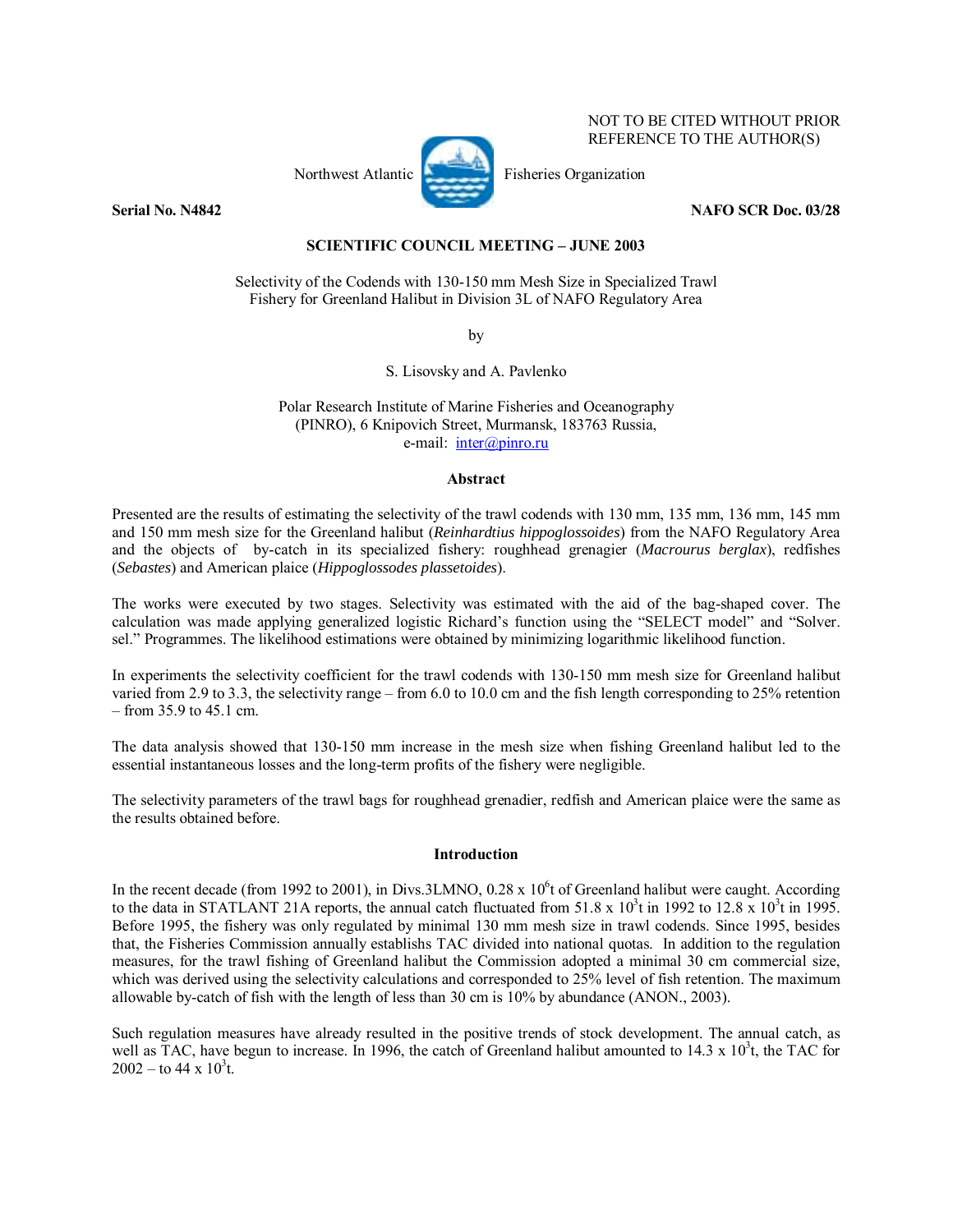For this, the reduction in immature Greenland halibut catch has remained to be the urgent task. It concerns both its specialized fishery and by-catch in others (ANON., 2002). Therefore, the selectivity of fishing gears for Greenland halibut in each kind of fishery (by trawl, in the first turn), as well as its by-catch size while fishing the other fish species, should be estimated objectively. The present paper concerns the investigation into selectivity of trawls with the different mesh size in specialized fishing of Greenland halibut relating to the fish species in by-catch: roughhead grenadier, redfish and American plaice.

### **Material and Methods**

Experimental works to estimate selectivity in Greenland halibut fishery were carried out aboard the Russian trawler "Remøyfjord" in Div. L of the NAFO Regulatory Area, in April-May (the  $1<sup>st</sup>$  stage) and in June-September (the  $2<sup>nd</sup>$ stage) 2002. The length of the vessel  $-63.25$  m; the width  $-12.50$  m, the gross tonnage  $-1538$  t; the main engine  $-$ 3 180 h.p.

When investigating, the bottom 45.8m "Turbot" trawl with 26 m horizontal and 5 m vertical opening was used (Lisovsky *et al*., 2001). At the first stage, along the lower headline, the trawl was equipped by the rockhopper weighting 2600 kg, with 500 mm diameter bobbins, the trawl doors of the "Kwin topp" type with the area of  $8.6\text{m}^2$ . The length of each cable was 245m. At the second stage, applied were the trawl doors with the area of 7.4  $m<sup>2</sup>$  and each cable was as long as 125 m. The tow speed equaled to 3.0-3.2 knots, the duration of fishing was as in the fishery (from 4 to 7 hours).

Tested were the trawl codends with the normative mesh size of 130, 135, 145, 150 mm made of polyamide twin cord with 7.0 mm diameter. The length of the codend cylindrical part was  $10 \text{ m}$ , the perimeter  $-80$  meshes. The trawl codend mesh size was measured in the upper panel. The measurement was made in the row disposed in parallel to the lengthwise axis of the trawl bag being 10 meshes distant from the lengthwise seams and 5 meshes  $-$  from the codline loops. In all, not less than 20 meshes were measured. The measurement was done at once after lifting the trawl with the aid of the probe – a wedge-shaped plate with 2mm thickness, of the ICNAF-type, inserted into the mesh with 50Hz effort. The measurements were made at the beginning and at the end of the experimental series.

Trawl bag selectivity was estimated by method of small-meshed bag-formed cover with 90 mm mesh size mounted on the conic part of the trawl codend at the distance of 4-5 m from the place of its sewing together with the cylindrical one.

All the fish from the codend and the cover were put into different tanks and measured separately being selected by species and sex. 200-300 individuals from every catch by the trawl codend and cover were measured. When the catches were great, the rest fish were counted and the length series were corrected. Processed were Greenland halibut, roughhead grenadier, American plaice and redfish species.

The results of investigations were collected and processed in compliance with the instructions approved in PINRO (Anon., 2001) and the ICES recommendations for the study of trawl selectivity (Anon., 1996). The data were analyzed using "Solver-sel" and "SELECT model" computer programs (Tadashi Tokai, 1997; Tadashi Tokai and Takahisa Mitsuhashi, 1998), allowing us to estimate the parameters of selectivity by generalized logistic function of investigated fish retention likelihood depending on their length.

The equation of generalized logistic Richard's function is described by the expression:

$$
r(l) = {exp (a+bl) / [1 + exp (a + bl)]}^{1/d},
$$
 (1)

where  $r(1)$  – the likelihood of fish retention by length l; a, b,  $d$  – parameters of the function;  $l$  – retained fish length.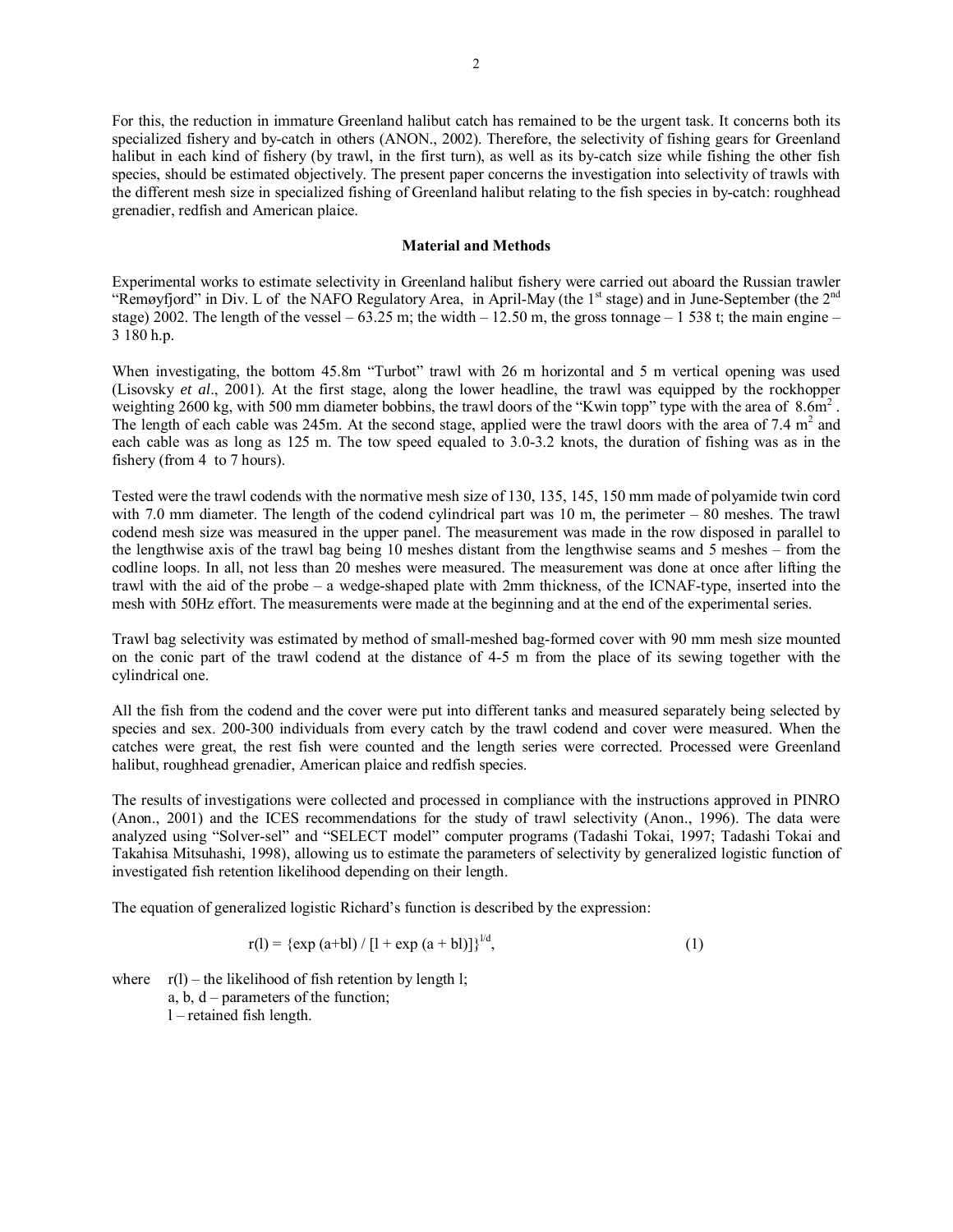Fish length corresponding to 50% retention by the bag with B-mesh was calculated by the equation:

$$
L_{50\%} = \frac{\log it(0.5)^d - a}{b} \tag{2}
$$

Selectivity range was calculated by the formula:

$$
SR = L_{75\%} - L_{25\%} = \frac{\log it(0.75^d) - \log it(0.25^d)}{b}
$$
(3)

where  $L_{75\%}$  and  $L_{25\%}$  - fish length, corresponding to 75% and 25% retention.

The selectivity coefficient  $K<sub>S</sub>$  was calculated by the formula:

$$
K_{s}=\frac{L_{50\%}}{B},\quad(4)
$$

where  $B$  – the inner mesh size.

### **Results**

#### **1. Selectivity of trawl codends with 130-150 mm mesh size for Greenland halibut**

The researches to estimate selectivity of the trawl codend with normative 135 mm mesh size were conducted at 850-1000 m depth, in Div. 3L, in April (Table 1). In the catches halibut made up from 70% to 90%. The catches in codend varied from  $0.30$  to  $80.0$  t amounting to  $0.56$  t, on the average, and in the cover – from  $0.5$  to  $1.0$  t with the mean ones of 0.75 t. Redfish and American plaice predominated in by-catch. When testing the mean mesh size in the codend was 135.8 mm.

The length composition of halibut males and females taken by cover and codend and fish before trawl is presented in Fig.1a, the selectivity curves are given in Fig.1b.

The main characteristics of tows are shown in Table 1.

In the trawl codend the halibut size varied within the range of 28-66 cm, the mode was 46-48 cm. In the cover it was in the limits of 22-54 cm under the mode of 40-42 cm. In the series of tows, the mean size of halibut was: 45.4 cm in the codend, 39.7 cm in the cover, and 41.8 cm was the length of fish before trawl.

Table 2 shows the results of calculations to estimate the selectivity of the trawl bag with 135.8 mm mesh size for Greenland halibut.

Investigations to estimate selectivity of the trawl bag codend with normative 145 mm mesh size were conducted at 920-1050 m depth, in Div. 3L, in April-May. In those tows the portion of the Greenland halibut made up 79-97% of the catch. The catch in the codend fluctuated from  $0.35$  to  $0.75$  t and was  $0.55$  t, on the average, in the cover – from 0.5 to 1.35 t and equaled to 0.93 t, on the average. Redfish and roughhead grenadier predominated in the by-catch. In the codend the mesh size was 145.4 mm.

Fished out were the halibut with the length of 24-82 cm and 41.8 cm, on the average. In the catch by the codend, halibut length composition was  $24-82$  cm, the mode  $-48$  cm, the mean length  $-46.2$  cm. In that one by the cover the length ranged from 24 cm to 54 cm, the mode was  $32 \text{ cm}$ , the mean length  $-40.2 \text{ cm}$ .

Figure 2 presents the length composition of halibut (males and females) taken by cover, codend and fish before trawl and corresponding selectivity curves.

As Fig. 2b shows, in this case, the selectivity curves for Greenland halibut males and females completely coincide, therefore, further analysis of selectivity is made without selecting individuals by sex.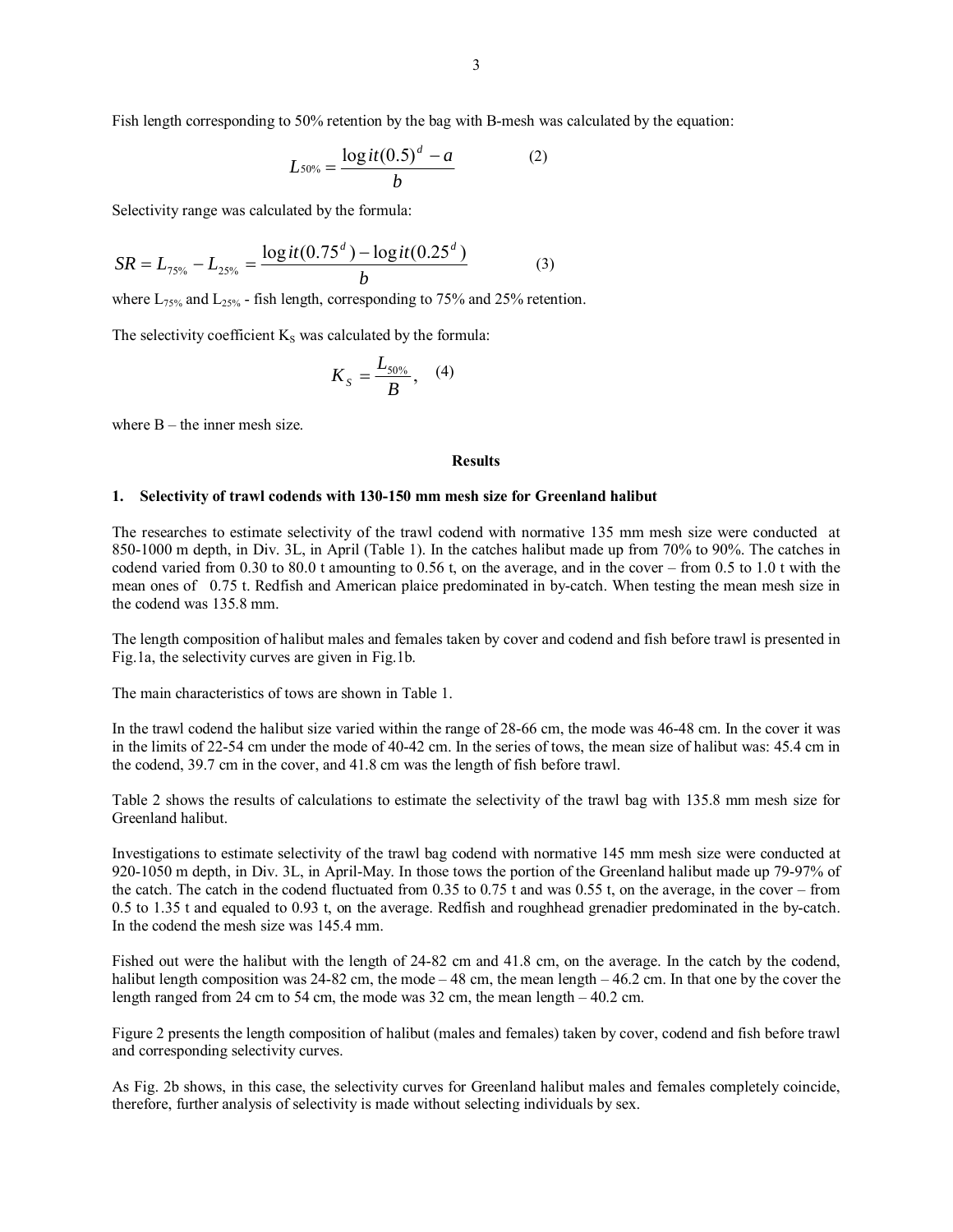The main results of estimating selectivity of the trawl codend with 145.4 mm mesh size for the Greenland halibut are presented in Table 2.

At the second stage, the experimental works to estimate selectivity of the trawl codend with normative 130 mm mesh size were executed at 830-900 m depth, in Div. 3L, in August-September. In this period, in tows, the portion of Greenland halibut was 71-97% of the catch. In the codend the catch varied from 0.1 to 1.5 t, in the cover – from 0.05 to 0.80 t. The by-catch was, mainly, represented by roughhead grenadier (to 18%). When investigating, the mean mesh size equaled to 130.3 mm.

The length composition of halibut taken by the cover, the codend and before trawl is given in Fig. 3a, the selectivity curves are shown in Fig. 3b and the data on tows are presented in Table 3.

 Fished out were the halibut with the length of 28-62 cm, 37-38 cm mode and the average size of 41.2 cm. In the catch by the codend, halibut length composition was  $32-62$  cm, the mode  $-43-44$  cm, the mean size  $-42.9$  cm, by the cover  $-28-54$  cm, the mode  $-37-38$  cm, the mean length was 38.4 cm.

At the second stage, the selectivity of the trawl codend with the normative 135 mm mesh size was estimated at 650- 1050 m depth, in Div. 3L, in August. In that period, in tows, the portion of the Greenland halibut was equal to 73- 94% of catch. The catch by codend varied from  $0.31$  to  $0.94$  t, by cover – from  $0.16$  to  $0.81$  t. In the by-catch the roughhead grenadier prevailed (to 10%). The average mesh size of the trawl codend was 135.2 mm.

Halibut as long as 26-66 cm with the mode of 37-38 cm and 40.8 cm mean length were fished out. In the catch by codend halibut length composition was 32-66 cm, the mode  $-43-44$  cm, the average length  $-43.0$  cm, in that one by the cover the length ranged from 26 to 56 cm, the mode was  $35-36$  cm, the mean size  $-38.6$  cm.

Figure 4a gives the length composition of halibut taken by cover, codend and before trawl, Fig.  $4b -$  the selectivity curves.

At the combined Diagram 4b it is shown that selectivity curves of males and females completely coincide. Selectivuty parameters and curves are given in Table 2.

At the second stage, the experimental tows to estimate selectivity of the trawl codend with normative 150 mm mesh size were carried out at 650-1130 m depth, in Div.3L, in June-July. In that period, in tows, the portion of Greenland halibut was 71-97% of catch. The catch in the codend varied from 0.24 to  $0.56$  t, in the cover – from 0.38 to 1.38 t. The by-catch was, primarily, represented by roughhead grenadier (to 14%) and red hake. The average mesh size amounted to 149.8 mm.

Halibut with the length of 26-58 cm, the mode of 43-44 cm and the average size of 41.2 cm were fished out. The length of fish caught by codend ranged from 38 to 58 cm, the mode was  $47-48$  cm, the average size  $-43.0$  cm. The halibut taken by cover were 26-52 cm in length, with the mode of 43-44 cm and the average size of 38.6 cm.

The length composition of halibut (females and males) in the cover, codend and before trawl is given in Fig. 5a, the selectivity curves are shown in Fig. 5b.

Combined Diagram 5b shows that the selectivity curves for Greenland halibut males and females completely coincide.

Calculation characteristics of selectivity curves and calculation indices of selectivity are presented in Table 2.

## **2. Selectivity of trawl bags with 130-150 mm mesh size for roughhead grenadier**

The researches to estimate selectivity of the trawl codend with 130 mm mesh size for the roughhead grenadier were performed at 830-900 m depth, in Div. 3L, in August-September, simultaneously with the investigations for halibut. In that period, the by-catch of roughhead grenadier made up 18%. The trawl codend mean mesh size was 130.3 mm.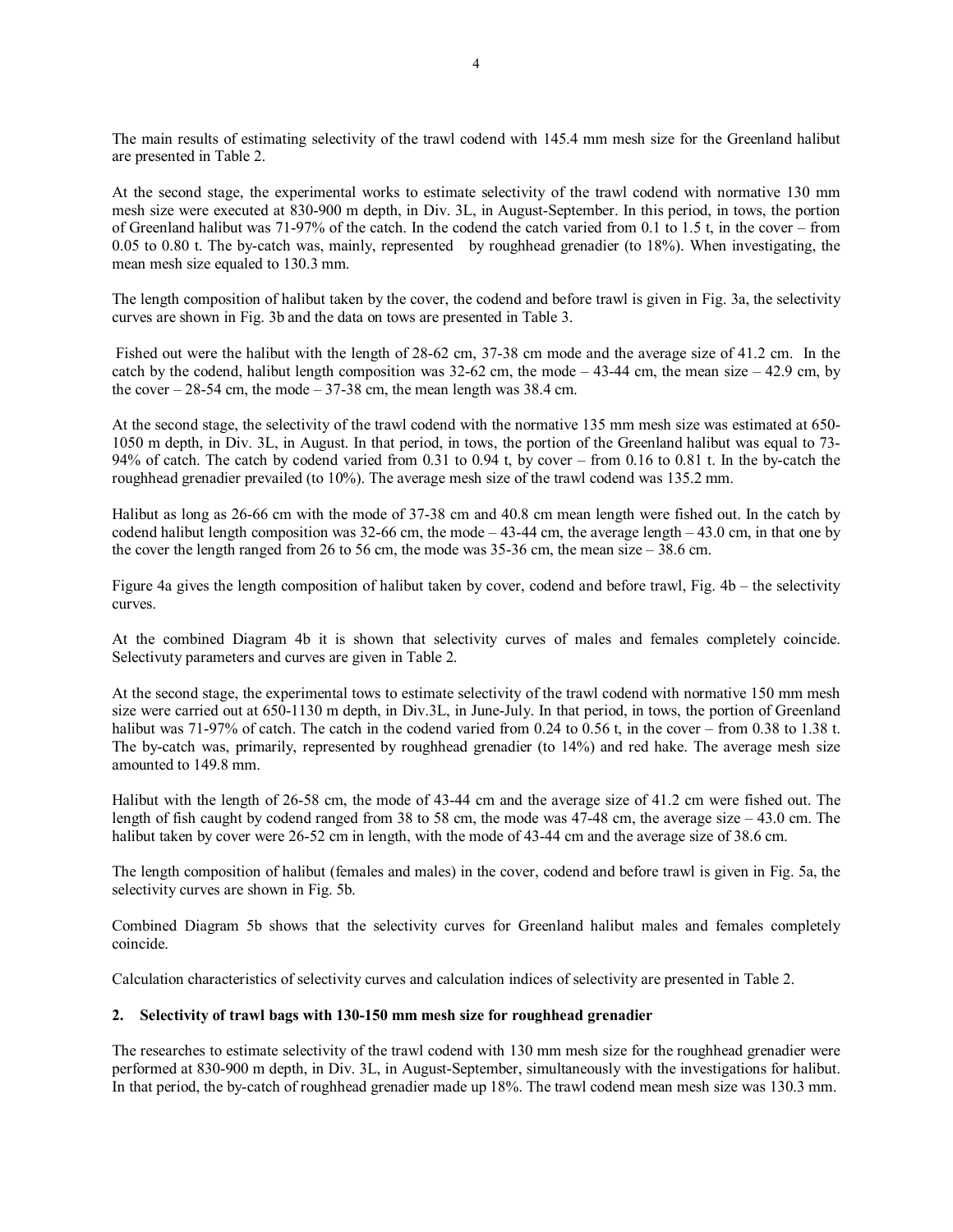In the catch by trawl codend the weight of roughhead grenadier varied from 3 to 191 kg, by the cover  $-$  from 4 to 36 kg. In the codend the length composition of roughhead grenadier was 24-84 cm with the mode of 44 cm, in the cover it was from 24 to 56 cm under 40 cm mode, the fish before trawl were 24-84 cm having the mode of 40 cm. In the series of tows, the average length of roughhead grenadier was equaled to: 46.7 cm in the codend, 38.6 cm in the cover and 42.1 cm for fish before trawl.

Figure 6a gives the length composition of roughhead grenadier (females and males) in the cover, codend and for fish before trawl, Fig. 6b presents the selectivity curves. Here there is no coincidence of selectivity curves for roughhead grenadier males and females (Fig. 6b).

Calculation characteristics of selectivity curves and indices are given in Table 2.

For roughhead grenadier, the selectivity of the trawl codend with 135 mm mesh size was estimated simultaneously with the investigations of selectivity for halibut in August.

In that period, the by-catch of roughhead grenadier amounted to 10%. The average mesh size of the trawl codend was 135.2 mm.

In the codend, the weight of roughhead grenadier fluctuated from  $7$  to  $56$  kg, in the cover,  $-$  from  $3$  to  $64$  kg. In the codend the length composition of roughhead grenadier was 28-82 cm with the mode of 44 cm, in the cover the length ranged from 24 to 52 cm under the mode of 38-42 cm, the size of fish before trawl was 24-82 cm and the mode  $-42$  cm. In the series of tows, the average length of roughhead grenadier was:  $45.8$  cm in the codend,  $38.8$  cm  $\frac{1}{10}$  in the cover and 41.3 cm for fish before trawl.

Figure 7a gives the size composition of roughhead grenadier (females and males) in the cover, codend and fish before ttrawl. Fig. 7b presents the selectivity curves. The selectivity curves of the roughhead grenadier males and females slightly vary within the whole selectivity range. So,  $L_{50\%}$  is 44.3 cm for males and 45.3 cm for females. The selectivity range SR is 10.2 cm and 9.4 cm, respectively.

Selectivity curves and indices are shown in Table 2.

Investigations to estimate selectivity of the trawl codend with 145 mm mesh size for roughhead grenadier in special fishery for halibut were carried out in Div. 3L, in April-May, simultaneously with the same research for Greenland halibut. Then, the roughhead grenadier made up to 10-30% of catch. The average size of trawl codend mesh was 145.4 mm.

In the codend, the weight of roughhead grenadier fluctuated from 30 to 500 kg, in the cover  $-$  from 20 to 150 kg. In the codend and in the cover the roughhead grenadier length composition was 27-42 cm with the mode of 42 cm and 15-48 cm under 39 cm mode, respectively. In the series of tows, the mean length of the roughhead grenadier was estimated at: 43.0 cm (41.4 cm of males and 44.6 cm of females) in the codend and 35.4 cm (35.8 cm of males and 34.5 cm of females) in the cover.

The roughhead length composition in the cover, codend and for fish before trawl is presented in Fig. 10a. The selectivity curves are shown in Fig. 10b.

The diagrams of roughhead selectivity for males and females slightly differ within the selectivity range.

Table 2 shows the parameters of the selectivity curves and selectivity indices.

The research to estimate selectivity of the trawl codend with 150 mm mesh size for roughhead grenadier were conducted in Div. 3L, in June-July, simultaneously with those ones for halibut. At the depth of over 900 m, the roughhead grenadier constituted to 10-14% of catch. The average size of the trawl codend was 149.8 mm.

In the codend and in the cover, the roughhead grenadier weight fluctuated from 20 to 80 kg and from 3 to 36 kg, respectively. The length composition of roughhead grenadier was 30-88 cm with the mode of 42 cm in the codend, 24-66 cm under the mode of 38 cm in the cover and 24-88 cm with the mode of 42 cm for fish before trawl. When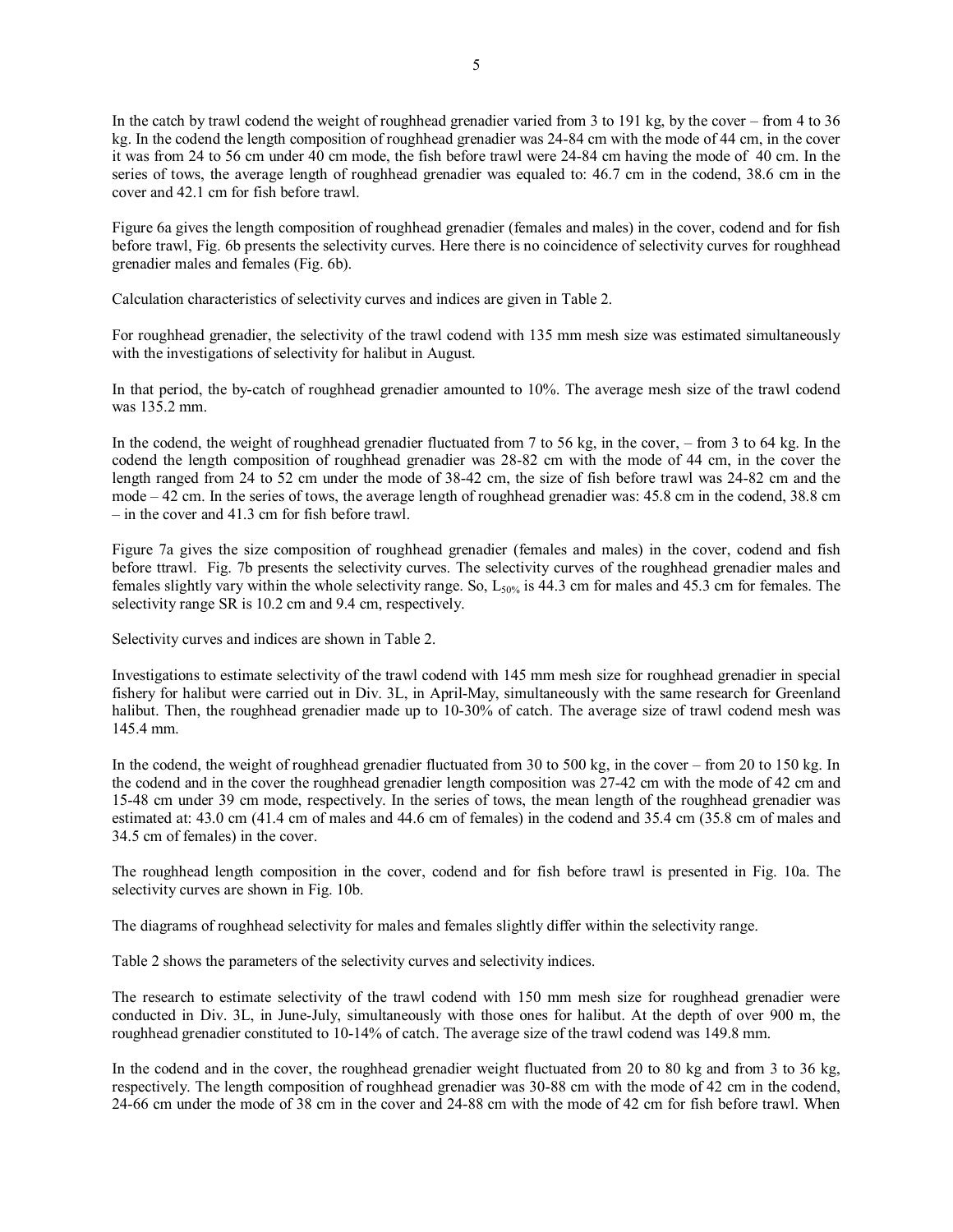towing, the mean length of the fish was 47.1 cm in the codend, 38.6 cm in the cover and of fish before trawl  $-41.6$ cm.

The length composition of roughhead grenadier (females and males) in the cover, in the codend and for fish before trawl is presented in Fig. 8a, the curves of selectivity are shown in Fig. 8b. The selectivity curves of roughhead grenadier males and females differ within the whole range of selectivity.

The selectivity calculation indices and indices are given in Table 2.

## **3. Selectivity of 135-145 mm mesh codend for redfish**

Selectivity studies for 135 mm mesh codend with regard to redfish were conducted in NAFO Subarea 3L in April simultaneously with selectivity experiments on Greenland halibut. The portion of redfish in test hauls was 25% of the catch. Mean mesh size in codend was 135.8 mm.

Weight of redfish in the codend ranged from 0.02 to 0.11 tons, that in the cover, from 0.04 to 0.25 tons. Length of redfish in the codend varied from 23 to 42 cm, with a 34 cm mode, that in the cover ranged from 21 to 37 cm, with a 25 cm mode. Mean length of redfish in this series of hauls was the following: 32.6 cm in the codend (32.0 cm for males, 33.6 cm for females), 28.5 cm in the cover (28.2 cm for males, 28.8 cm for females), 29.3 cm for fish before the trawl (28.9 cm for males, 29.9 cm for females).

Length composition of redfish catches in the cover, codend and fish before the trawl is shown in Fig. 9a. Selectivity curves are presented in Fig. 9b. The latter figure shows nearly coinciding selectivity curves, therefore in further selectivity studies fish were not divided by sex.

Calculated selectivity parameters and other indices are given in Table 4.

Selectivity studies of trawl codend with 145 mm mesh for redfish in Subarea 3L were conducted in April-May. The portion of redfish in these experiments reached 15-20%. Mean mesh size was 145.4 mm.

Weight of redfish in the codend ranged from 3 to 65 kg, that in the cover from 3 to 105 kg. Length of redfish in the codend varied from 23 to 40 cm, with a 33 cm mode, that in the cover ranged from 18 to 37 cm, with a 29 cm mode. Mean length of redfish in this series of hauls was the following: 32.8 cm in the codend (32.3 cm for males, 33.5 cm for females), 29.5 cm in the cover (29.6 cm for males, 29.7 cm for females).

Length composition of redfish (males and females) catches in the cover, codend and fish before the trawl is shown in Fig. 10a, selectivity curves are presented in Fig. 10b. The latter figure shows nearly coinciding selectivity curves, therefore in further selectivity studies fish were not divided by sex.

Selectivity parameters for codend with 145.4 mm mesh with regard to redfish are given in Table 4.

# **4. Selectivity of 135 mm mesh codend for American plaice**

Selectivity studies for 135 mm mesh codend with regard to American plaice were conducted in Subarea 3L in April simultaneously with selectivity investigations on Greenland halibut. American plaice made up to 13% of the catch. Mean mesh size was 135.8 mm.

Weight of American plaice in the codend ranged from 30 to 115 kg, that in the cover, from 2 to 60 kg. Length of fish in the codend varied from 24 to 52 cm, with a 38 cm mode, that in the cover ranged from 20 to 38 cm, with a 30 cm mode. Mean length of American plaice in this series of hauls was the following: 37.3 cm in the codend, 32.5 cm in the cover, and 34.2 cm for fish before the trawl.

Length composition of American plaice (males and females) catches in the cover, codend and before the trawl is shown in Fig. 11a, selectivity curves are presented in Fig. 11b. Selectivity curves for males and females in Fig. 11b do not coincide, probably due to lacking amount of data on males.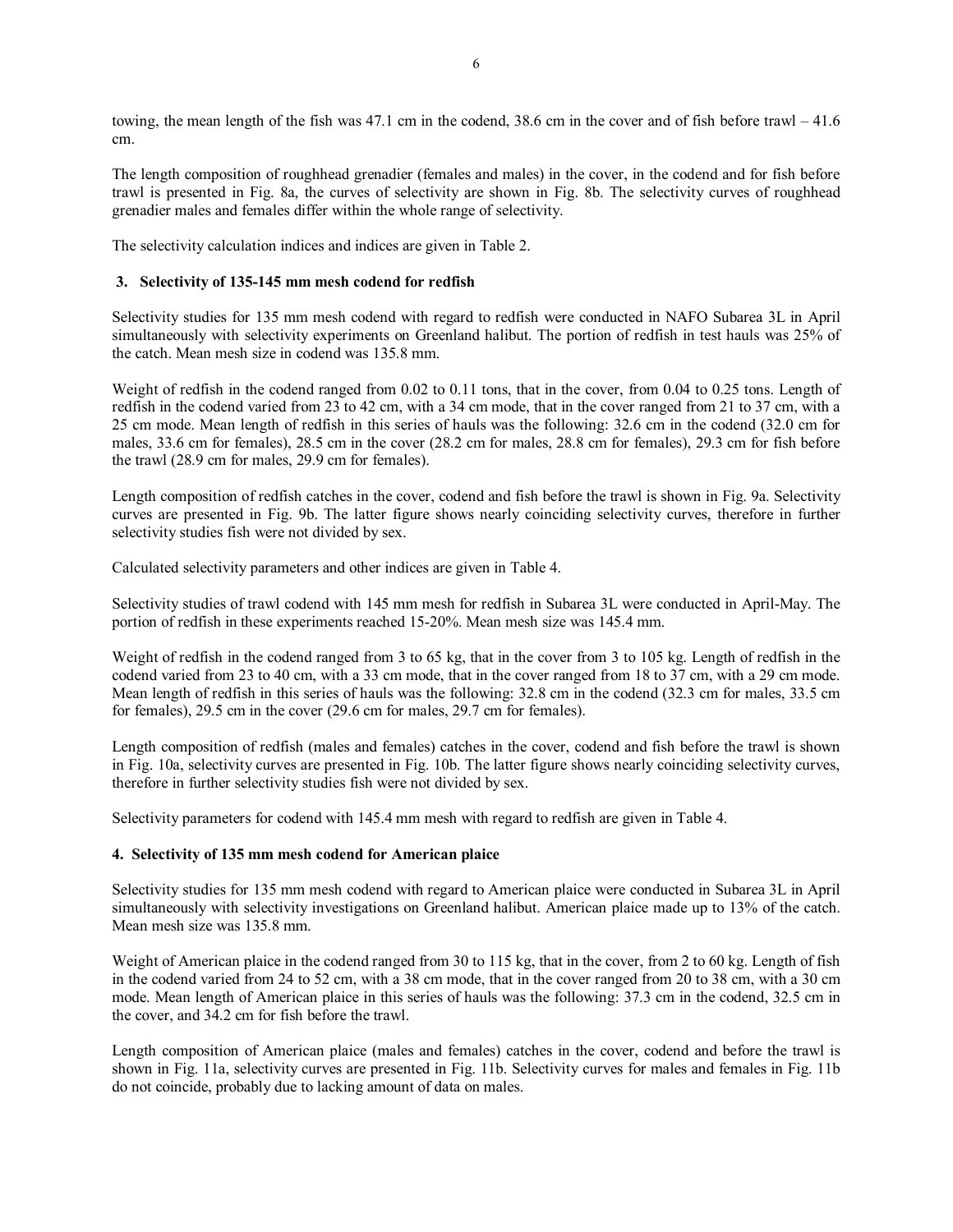### **Discussion**

Selectivity of codends with 130-150 mm mesh for Greenland halibut was similar for both males and females. For codends with 130 and 136 mm mesh, selectivity was somewhat higher with regard to males. This was, however, observed only for males of more than 45 cm length.

Selectivity coefficient for different mesh size was found to vary from 2.9 to 3.4, which is in line with the results of our previous investigations and other researchers' data (Table 5).

Selectivity range for Greenland halibut also fell within the previously identified limits (Table 6). For 130.3 mm mesh, length of 25% retainment was found to be 35.1 cm, increasing to 45 cm for 150 mm mesh.

Our studies and other research (Chumakov *et al*., 1981; De Cardenas *et al*., 1995; Huse, Nedreaas, 1995; Lisovsky *et al*., 2000; Lisovsky *et al*., 2002; Nikeshin *et al*., 1983; Walsh, Hickey, 2000; Walsh *et al*., 2000) show that selectivity coefficient for codends with 121-150 mm mesh ranges from 2.8 to 3.3 and their selectivity range lies within 6.1-11.8 cm (Table 5). The analysis of the obtained results indicates that the current landing size of 30 cm for Greenland halibut (Anon., 2003) does not correspond to 25% retainment in a codend with 130 mm mesh. The landing size can be increased to 34-36 cm, which would correspond to 0.4-5.2% by-catch of undersized fish below 34 cm and 1.1-12.8% of fish below 36 cm.

Thus, the minimum landing size of Greenland halibut can be increased to 34-35 cm. In this case the by-catch of fish below the new landing size will not exceed 10%, which is the by-catch currently allowed by the Fisheries Commission (Anon., 2003).

Our previous estimation of possible effects of increased selectivity on fisheries efficiency due to the increase of mesh size from 135 to 150 mm (Lisovsky *et al*., 2002) showed that this would result in the 43% efficiency reduction. Greenland halibut fishery with 150 mm mesh trawls will be economically unprofitable.

Long-term benefits resulting from the increase of mesh size from 130 to 145 mm (Darby, 2001) will be insignificant, which supports our opinion regarding the inexpediency of mesh increase.

Investigations indicated considerable changes in the selectivity coefficient and selectivity range depending on mesh size. For 145 mm mesh,  $K_S$  was 2.5, while that for 135 mm mesh, 3.5. Selectivity range for 135 mm mesh was 9.8 cm, that for 150 mm mesh, 13.5 cm. This was probably due to the fact that the studied object made up only a small, and highly variable, portion. To obtain more accurate data about the effects of mesh size on the selectivity for roughhead grenadier, further studies are required.

Regarding redfish, selectivity coefficients for codends with a bag-shaped cover was 2.6 for 135.8 mm mesh and 2.3 for 145.4 mm mesh, which was notably higher than those for the ICES cover (Lisovsky, 2000). Selectivity range for 135.8 mm mesh was 4.9 cm, for 145.4 mm mesh, 5.7 cm, while in most experiments with the ICES cover, the attempts to define selectivity range resulted in a failure.

Selectivity coefficients for codends with different mesh size were rather independent of the method of their calculation. In the experiments the ICES cover, the coefficient was found to range from 2.2 to 2.4, while for the bagshaped cover, from 2.2 to 2.7. Studies of codend selectivity indicate a smaller selectivity range for similar or lower selectivity coefficient. These results are primarily due to fact that American plaice is usually a non-target species, being mainly taken as by-catch in the fishery for Greenland halibut and other species.

## **Conclusion**

With the currently allowable minimum mesh size of 130 mm, the landing size of Greenland halibut within its fishery in the NAFO Subarea 3L can be increased to 34-35 cm.

The increase of mesh size from 130 to 145 and 150 mm in the fishery for Greenland halibut is not viable as it will not give any significant long-term benefits and can make this fishery stop because of economic unprofitability.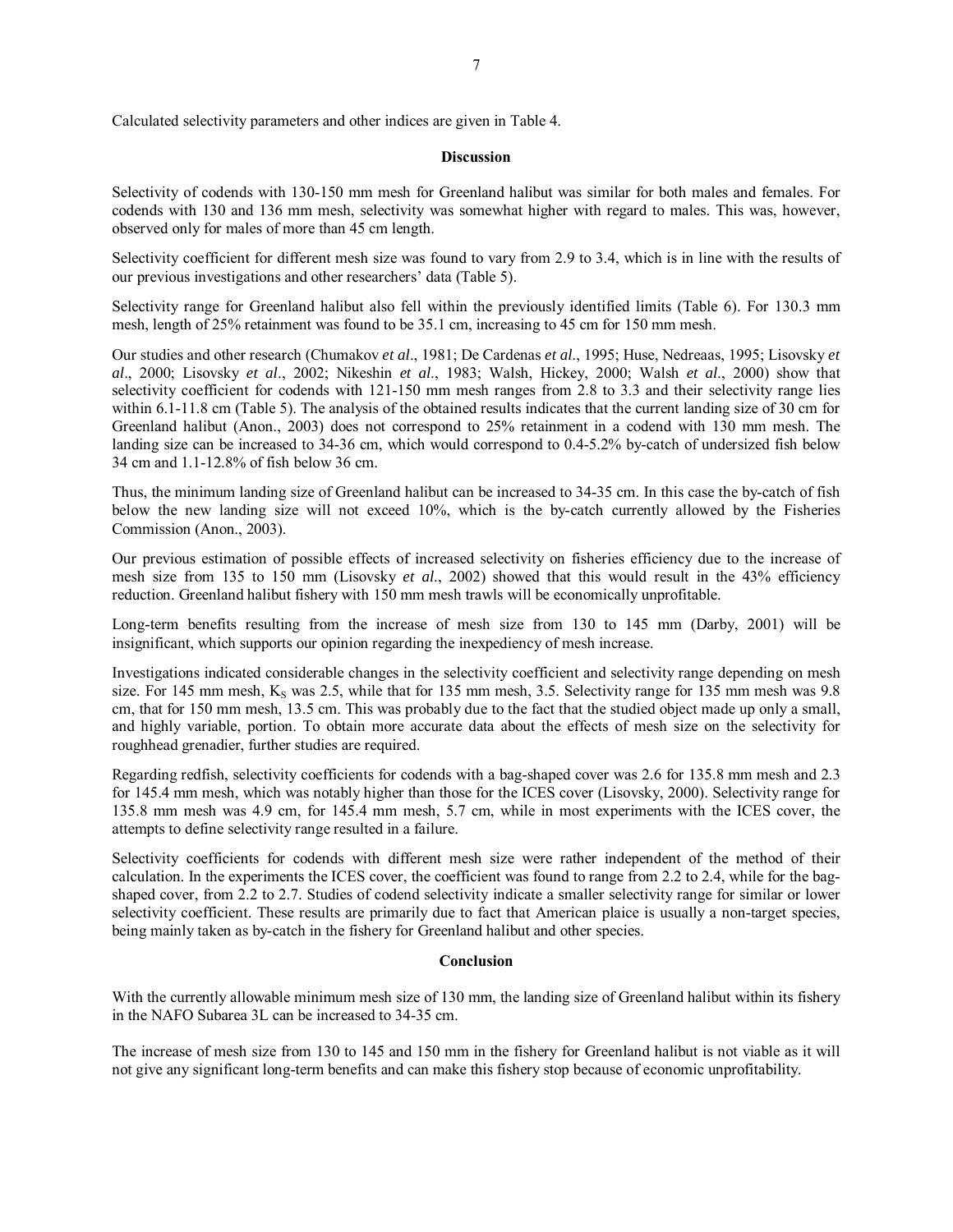The results of selectivity studies for codends with different mesh size in the direct fishery for Greenland halibut with regard to such by-catch species as American plaice, roughhead grenadier and redfish are in line with the previous data.

#### **References**

- ANON., 1996. Manual of methods of measuring the selectivity of towed fishing gears. 1996. ICES Coop. Res. Rep. No. 215, 216 pp.
- ANON., 2001. Instructions and methodical recommendations on the collection and processing of biological data in the investigated areas of the Polar institute. Murmansk, PINRO Press, 2001, 291 p. (in Russian)
- ANON.,.2002. Scientific Council Report 2002. Dartmouth. Nova Scotia, 323 pp.
- ANON. .2003. Conservation and Erforcement Measures (Doc. NAFO/FC, Doc. 03/01, Serial No 4801, 97 pp.
- CHUMAKOV A.K., NIKESHIN K.N. and GORSHKOVA A.S., 1981. Bottom Trawl Codend Selectivity for Greenland Halibut in NAFO Subarea and Div. 2H, 2J and 3K NAFO SCR Doc. 81/IX/89, Serial No. 382, 19 pp.
- DARBY Chris, 2001. An Analysis of the Effects of a Change in Trawl Mesh Size from 130 to 145 mm, Within the Greenland Halibut and By-catch of Species in Fisheries in Subarea 2 and Divisions 3KLMN, NAFO SCR Doc. 01/81, Serial No. 4463, 8 pp.
- DE CARDENAS E, DE MELLA A. Avilla, JGLESIAS S. and SABORIDO F., 1995. Selectivity of 130 mm Mesh Size in Deep Sea Bottom Trawl Fishery. NAFO SCR Doc. 95/97, Serial No. 2558, 7 pp.
- HUSE Irene and NEDREAAS K., 1995. Preliminary Length Selection Curves of Trawl Fishing for Greenland Halibut (Reinhordtius hippoglossoides). NAFO SCR Doc. 95/22, Serial No. 2529, 7 pp.
- KONSTANTINOV K.G., A.K. CHUMAKOV, K.N. NIKESHIN and V.G.KOVALENKO, 1982. On validity of
- trawl mesh size used in fishing area of the Northwest Atlantic. NAFO SCR Doc. 82/VI/14, Serial No. 502, 29 p.
- LISOVSKY S.F., 2001. On optimal Mesh Size When Fishing Redfish in North Atlantic. NAFO SCR Doc 01/21, Serial No 4389, 13 pp.
- LISOVSKY S.F., ESIN V.V. and PAVLENKO A.A. 2001. Selectivity of Trawl Bags with Different Mesh Size in Trawl Fishery for Greenland Halibut in the NAFO Regulatory Area. NAFO SCR Doc. 01/30, Serial No. 4405, 13 pp.
- LISOVSKY S.F., PAVLENKO A.A. and Yu.A. KONDRATYUK. 2002. The Analysis of the Results from the Investigation into Selectivity of Trawl Codends with 120-150 mm Mesh Size in the Fishery of Greenland Halibut in the NAFO Regulatory Area. NAFO SCR Doc. 02/29, Serial No. 4636, 17 pp.
- NIKESHIN K.N., KOVALENKO V.G. and A.S. GORSHKOVA. 1983. Some Parameters of Bottom Trawl Selective Characteristics from Data of Instrumental Observations Carried Out Relative to Baked Redfish, Greenland Halibut, American Place, Yellowtail Flounder and Roundnose Grenadier in the Fishing Areas of the Northwest Atlantic. NAFO SCR Doc 83/IX/84, Serial No. 750, 14 pp.
- TADASHI Tokai. 1997. Maximum likelihood parameter estimates of a mesh selectivity logistic model through SOLVER on MS-Excel. Bull. Jpn.Fish.Oceanogra., Vol.61, No. 3, р. 288-298.
- TADASHI Tokai and TAKAHISA Mitsuhashi. 1998. SELECT model for estimating selectivity curve from comparative fishing experiments. Bull. Jpn.Fish.Oceanogra., Vol.62, No.3, р. 235-247.
- WALSH Stephan J. and HICKEY William H. 2000. Review of Bottom Trawl Codend Mesh Selection Studies in the Northwest Atlantic. NAFO SCR Doc. 00/49, Serial No. 4281, 5 pp.
- WALSH Stephan J., Russel B. MILLAR, Cris G. COOPER and William M. HICKEY 1992. Fisheries Research, 13. p. 235-254.
- WALSH S.J., FOSTER J.J., Wang H. and BROTHERS G. 2000. Results of the Canadian 145 mm Diamond Codend Mesh Selection Experiments for Greenland Halibut in the NAFO Area. NAFO SCR Doc. 00/66, Serial No. 4308,10 pp.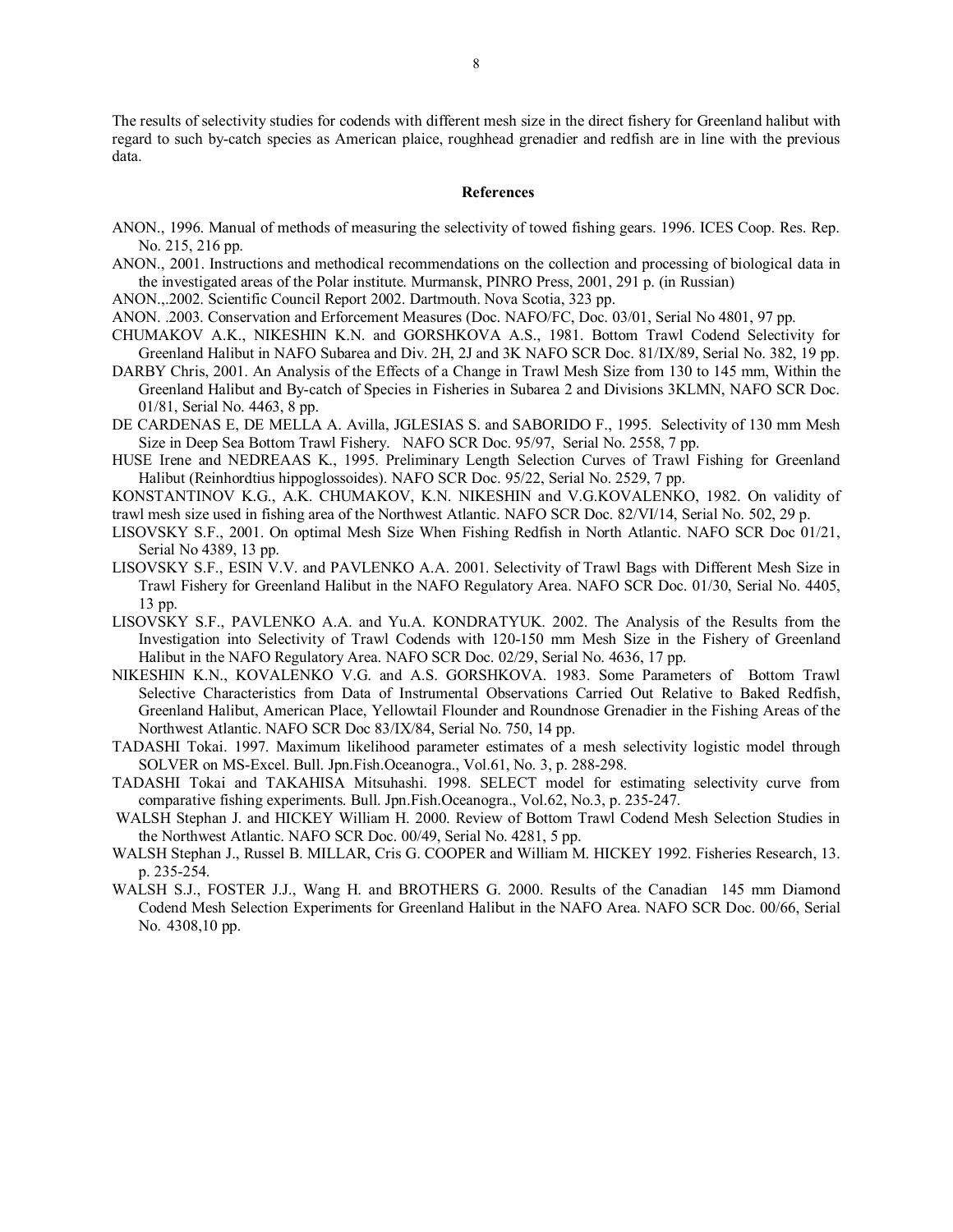|                    |          |                  | Position of start |                       |                          |                      |          |                   |       |                        |       |        |             | Catch, kg |                |       |
|--------------------|----------|------------------|-------------------|-----------------------|--------------------------|----------------------|----------|-------------------|-------|------------------------|-------|--------|-------------|-----------|----------------|-------|
| Haus, no           | Date     | N<br>degree,min  | W<br>degree,min   | Start time,<br>h: min | Haus duration,<br>h: min | Direction,<br>degree | Depth, m | Greenland halibut |       | Roughhead<br>grenadier |       |        | Redfish     |           | American place | Total |
|                    |          |                  |                   |                       |                          |                      |          | codend            | cover | codend                 | cover | codend | cover       | codend    | cover          |       |
| Mesh size 135,8 mm |          |                  |                   |                       |                          |                      |          |                   |       |                        |       |        |             |           |                |       |
|                    | 09.04.02 | $48^{\circ}07'8$ | $47^{\circ}31'8$  | 6:20                  | 5:10                     | 85                   | 850      | 550               | 550   |                        |       | 105    | 246         | 46        | 30             | 1527  |
| $\overline{2}$     | 10.04.02 | $48^{\circ}07'3$ | 48°08′0           | 12:30                 | 5:00                     | 270                  | 870      | 637               | 953   |                        |       | 70     | 188         | 48        | 32             | 1928  |
| 3                  | 12.04.02 | 48°07'8          | 47°28′0           | 7:00                  | 5:00                     | 90                   | 880      | 336               | 505   |                        |       | 46     | 108         | 30        | 40             | 1065  |
| $\overline{4}$     | 14.04.02 | $48^\circ 16'0$  | $46^{\circ}340$   | 8:40                  | 5:00                     | 240                  | 860      | 304               | 566   |                        |       | 65     | 195         | 38        | 14             | 1182  |
| 5                  | 16.04.02 | $48^{\circ}08'0$ | $47^{\circ}34'9$  | 8:20                  | 5:00                     | 90                   | 930      | 420               | 580   |                        |       | 101    | 245         | 325       | 25             | 1385  |
| 6                  | 17.04.02 | $48^{\circ}08'1$ | $47^{\circ}37'0$  | 16:20                 | 4:30                     | 95                   | 940      | 450               | 676   |                        |       | 65     | 218         | 55        | 21             | 1485  |
| $\tau$             | 20.04.02 | 48°08'3          | 47°37'2           | 5:30                  | 5:30                     | 90                   | 980      | 808               | 988   |                        |       | 17     | 38          | 70        | 60             | 1981  |
| 8                  | 22.04.02 | 48°08'7          | 47°36′0           | 7:20                  | 6:00                     | 90                   | 1000     | 807               | 1027  |                        |       | 63     | 163         | 66        | 55             | 2181  |
| 9                  | 23.04.02 | $48^{\circ}09'4$ | $47^{\circ}03'4$  | 9:00                  | 5:00                     | 70                   | 970      | 687               | 807   |                        |       | 70     | 150         | 115       | 15             | 1844  |
| 10                 | 24.04.02 | 48°16'5          | $46^{\circ}34'0$  | 8:30                  | 6:00                     | 180                  | 850      | 602               | 767   |                        |       | 66     | 197         | 65        | $\overline{c}$ | 1699  |
| Mesh size 145,4 mm |          |                  |                   |                       |                          |                      |          |                   |       |                        |       |        |             |           |                |       |
|                    | 27.04.02 | 48°18′0          | 46°32'6           | 11:50                 | 5:00                     | 230                  | 1010     | 450               | 675   | 36                     | 200   | 65     | 85          |           |                | 1511  |
| 2                  | 30.04.02 | $48^{\circ}07'9$ | $47^{\circ}08'9$  | 3:20                  | 5:00                     | 270                  | 970      | 555               | 833   | 45                     | 140   | 60     | 100         |           |                | 1733  |
| 3                  | 03.05.02 | 48°09′0          | 47°09′0           | 9:20                  | 6:00                     | 270                  | 1050     | 653               | 1113  | 30                     | 80    | 10     | 10          |           |                | 1896  |
| $\overline{4}$     | 04.05.02 | $48^{\circ}08'8$ | $47^{\circ}07'5$  | 9:10                  | 5:20                     | 75                   | 1050     | 684               | 1027  | 50                     | 240   | 8      | 12          |           |                | 2021  |
| 5                  | 06.05.02 | $48^{\circ}16'1$ | 46°38'9           | 16:20                 | 5:40                     | 250                  | 1020     | 744               | 1116  | 20                     | 30    | 5      | $\,$ 8 $\,$ |           |                | 1923  |
| 6                  | 07.05.02 | 48°08'9          | 47°34'6           | 13:20                 | 5:00                     | 90                   | 1050     | 500               | 1352  | 22                     | 35    | 45     | 105         |           |                | 2059  |
| $\tau$             | 09.05.02 | 48°15′0          | 46°40'0           | 12:50                 | 5:00                     | 250                  | 1020     | 552               | 1025  | 68                     | 140   | 50     | 100         |           |                | 1935  |
| 8                  | 10.05.02 | $48^{\circ}14'0$ | $46^{\circ}42'0$  | 12:00                 | 5:00                     | 250                  | 990      | 420               | 780   | 150                    | 330   | 31     | 57          |           |                | 1768  |
| 9                  | 12.05.02 | $47^{\circ}41'0$ | $46^{\circ}50'0$  | 18:40                 | 4:00                     | 20                   | 920      | 600               | 900   | 57                     | 245   | 42     | 78          |           |                | 1922  |
| 10                 | 14.05.02 | 48°09'0          | 47°05'0           | 5:00                  | 5:00                     | 60                   | 1050     | 347               | 520   | 130                    | 500   | 3      | 3           |           |                | 1503  |

Table 1. Main characteristics of tows when determining selectivity of trawl codends with different mesh size for Greenland halibut fishery 2002, NAFO Regulatory Area, period 1.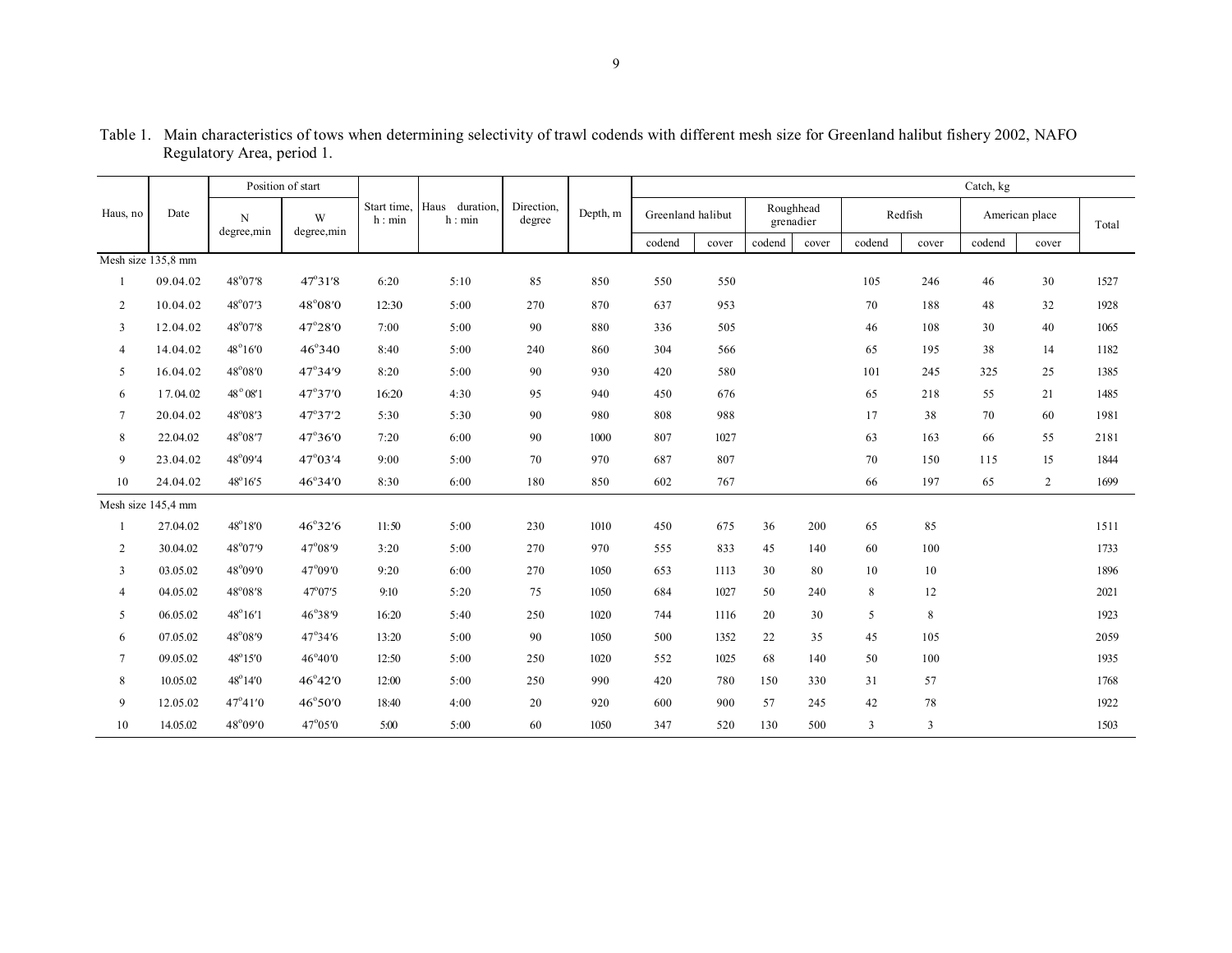|              | Parameters     |                               | Greenland halibut | Roughhead grenadier           |                |  |  |  |  |  |  |  |
|--------------|----------------|-------------------------------|-------------------|-------------------------------|----------------|--|--|--|--|--|--|--|
|              |                | Calculation                   | Standard error    | Calculation                   | Standard error |  |  |  |  |  |  |  |
|              |                | Mesh size 130,3 mm - period 2 |                   |                               |                |  |  |  |  |  |  |  |
| $L_{25\%} =$ |                | 35,9                          | 0,5               | 37,2                          | 2,9            |  |  |  |  |  |  |  |
|              | $L_{75\%}$ $=$ | 45,5                          | 1,2               | 49,5                          | 1,4            |  |  |  |  |  |  |  |
|              | $L_{50\%} =$   | 40,2                          | 0,8               | 44,4                          | 1,2            |  |  |  |  |  |  |  |
| $S.R. =$     |                | $9,8$                         | 1,2               | 12,3                          | 1,8            |  |  |  |  |  |  |  |
|              | $Ks =$         | 3,1                           |                   | 3,4                           |                |  |  |  |  |  |  |  |
|              |                |                               |                   | Mesh size 135,2 mm - period 2 |                |  |  |  |  |  |  |  |
|              | $L_{25\%}$ =   | 39,0                          | 0,3               | 40,4                          | 1,5            |  |  |  |  |  |  |  |
|              | $L_{75\%}$ =   | 49,0                          | 0,9               | 48,9                          | 1,1            |  |  |  |  |  |  |  |
|              | $L_{50\%} =$   | 43,8                          | 0,5               | 45,4                          | 0,6            |  |  |  |  |  |  |  |
|              | $S.R. =$       | 10,0                          |                   | 8,5                           | 1,1            |  |  |  |  |  |  |  |
|              | $Ks =$         | 2,9                           |                   | 3,5                           |                |  |  |  |  |  |  |  |
|              |                | Mesh size 135,8 mm - period 1 |                   |                               |                |  |  |  |  |  |  |  |
|              | $L_{25\%} =$   | 41.0                          | 0.3               |                               |                |  |  |  |  |  |  |  |
|              | $L_{75\%}$ =   | 48.9                          | 0.4               |                               |                |  |  |  |  |  |  |  |
|              | $L_{50\%}$ =   | 45.3                          | $0.2\,$           |                               |                |  |  |  |  |  |  |  |
|              | $S.R. =$       | 7.9                           | $0.8\,$           |                               |                |  |  |  |  |  |  |  |
|              | $Ks =$         | $3.3$                         |                   |                               |                |  |  |  |  |  |  |  |
|              |                |                               |                   | Mesh size 145,4 mm - period 1 |                |  |  |  |  |  |  |  |
| $L_{25\%} =$ |                | 42,9                          | 0,1               | 31,6                          | 0,7            |  |  |  |  |  |  |  |
|              | $L_{75\%} =$   | 49,1                          | 0,4               | 41,4                          | 0,7            |  |  |  |  |  |  |  |
|              | $L_{50\%} =$   | 46,2                          | 0,2               | 37,0                          | 0,4            |  |  |  |  |  |  |  |
|              | $S.R. =$       | 6,3                           | 0,3               | 9,8                           | 0,8            |  |  |  |  |  |  |  |
|              | $Ks =$         | 3,2                           |                   | 2,5                           |                |  |  |  |  |  |  |  |
|              |                |                               |                   | Mesh size 149,8 mm - period 2 |                |  |  |  |  |  |  |  |
|              | $L_{25\%} =$   | 45,1                          | 0,6               | 39,3                          | 1,1            |  |  |  |  |  |  |  |
|              | $L_{75\%} =$   | 52,0                          | 1,5               | 52,8                          | 2,7            |  |  |  |  |  |  |  |
|              | $L_{50\%} =$   | 48,7                          | 1,0               | 45,7                          | 1,7            |  |  |  |  |  |  |  |
|              | $S.R. =$       | 6,9                           |                   | 13,5                          | 2,2            |  |  |  |  |  |  |  |
|              | $Ks =$         | 3,2                           |                   | 3,1                           |                |  |  |  |  |  |  |  |

Таble 2. Selectivity parameters of trawl codends with different mesh size for Greenland Halibut and Roughhead grenadier in NAFO Div 3L calculated using generalized logistic function, 2002.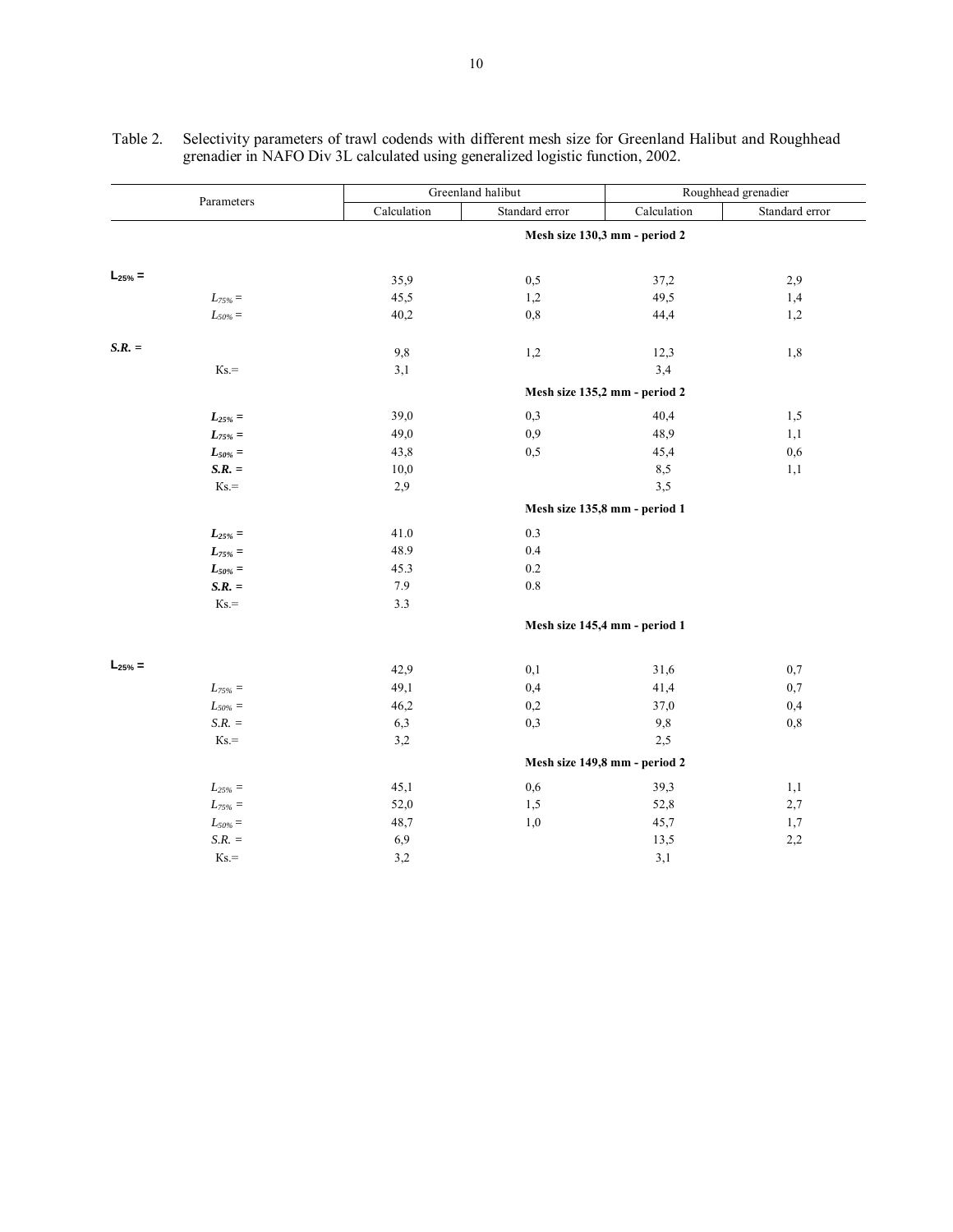| Position of start<br>Haus                                                                                                                                                     | Catch, kg      |       |  |  |  |  |  |
|-------------------------------------------------------------------------------------------------------------------------------------------------------------------------------|----------------|-------|--|--|--|--|--|
| Direction,<br>Start time,<br>duration,<br>Depth, m<br>Date<br>Haus, no<br>Greenland halibut<br>Roughhead grenadier<br>h: min<br>degree<br>h: min<br>Degree,min<br>Degree, min | Other fish     | Total |  |  |  |  |  |
| codend<br>codend<br>cover<br>cover                                                                                                                                            | specves        |       |  |  |  |  |  |
|                                                                                                                                                                               |                |       |  |  |  |  |  |
| $48^014'0$<br>46°33'6<br>354<br>5:00<br>200<br>850<br>24.08.02<br>8:50<br>285<br>24<br>30<br>1                                                                                | 77             | 771   |  |  |  |  |  |
| 47°06′9<br>480660<br>4:40<br>$\overline{7}$<br>$\overline{c}$<br>26.08.02<br>7:20<br>270<br>870<br>475<br>515<br>$\overline{4}$                                               | 49             | 1050  |  |  |  |  |  |
| $47^{\circ}12'0$<br>48°07′1<br>$\ensuremath{\mathfrak{Z}}$<br>3<br>28.08.02<br>11:40<br>1:00<br>270<br>850<br>755<br>575<br>20                                                | 67             | 1420  |  |  |  |  |  |
| $47^{\circ}13'0$<br>$48^{0}07'1$<br>30.08.02<br>8:30<br>5:00<br>270<br>850<br>1165<br>699<br>5<br>$\overline{4}$<br>25                                                        | 63             | 1956  |  |  |  |  |  |
| $47^{\circ}11'3$<br>$48^007'1$<br>4:40<br>12<br>5<br>01.09.02<br>6:00<br>270<br>850<br>1453<br>788<br>15                                                                      | 77             | 2345  |  |  |  |  |  |
| $48^008'0$<br>47°39'6<br>6:00<br>6<br>02.09.02<br>6:00<br>90<br>850<br>795<br>550<br>16<br>14                                                                                 | 54             | 1429  |  |  |  |  |  |
| $47^{0}08'2$<br>48°07'2<br>$\overline{7}$<br>5:40<br>50<br>191<br>03.09.02<br>6:20<br>270<br>850<br>100<br>36                                                                 | 20             | 397   |  |  |  |  |  |
| $48^014'0$<br>$46^{0}41'8$<br>8<br>04.09.02<br>3:40<br>5:20<br>240<br>900<br>526<br>188<br>33<br>23                                                                           | 91             | 862   |  |  |  |  |  |
| 48°07'2<br>47°09'9<br>9<br>05.09.02<br>3:20<br>7:00<br>270<br>850<br>856<br>455<br>10<br>$\tau$                                                                               | 91             | 1419  |  |  |  |  |  |
| 48°07'0<br>47°09'7<br>10:20<br>830<br>358<br>8<br>10<br>07.0902<br>4:05<br>270<br>498<br>$\tau$                                                                               | 128            | 998   |  |  |  |  |  |
| Mesh size 135,2 mm                                                                                                                                                            |                |       |  |  |  |  |  |
| 48°17′0<br>46°33'0<br>454<br>11:40<br>5:00<br>250<br>950<br>374<br>09.08.02<br>13<br>10<br>1                                                                                  | $70\,$         | 921   |  |  |  |  |  |
| 46°37'5<br>$48^011'4$<br>7:30<br>$\overline{c}$<br>11.08.02<br>5:00<br>200<br>850<br>710<br>613<br>$7\phantom{.0}$<br>$\overline{4}$                                          | 66             | 1399  |  |  |  |  |  |
| $46^{0}39'4$<br>$47^{\circ}54'3$<br>3<br>3:20<br>162<br>23<br>12.08.02<br>5:00<br>$20\,$<br>1050<br>312<br>10                                                                 | 64             | 571   |  |  |  |  |  |
| $47^033'1$<br>48°07'2<br>13.08.02<br>5:50<br>5:00<br>90<br>338<br>21<br>$\overline{4}$<br>798<br>216<br>40                                                                    | 64             | 679   |  |  |  |  |  |
| $47^{\circ}10'3$<br>48°07′1<br>5<br>15.08.02<br>10:30<br>5:00<br>270<br>850<br>400<br>213<br>14<br>33                                                                         | 127            | 787   |  |  |  |  |  |
| 48°07'6<br>$47^{0}33'4$<br>7:00<br>6<br>16.08.02<br>5:00<br>100<br>950<br>545<br>235<br>22<br>64                                                                              | 86             | 952   |  |  |  |  |  |
| 47°07'9<br>48°07'2<br>17.08.02<br>2:30<br>5:00<br>56<br>31<br>$\overline{7}$<br>270<br>850<br>405<br>420                                                                      | 90             | 1002  |  |  |  |  |  |
| 47°38'2<br>48008'0<br>8<br>19.08.02<br>12:00<br>5:30<br>90<br>813<br>10<br>$\overline{3}$<br>850<br>938                                                                       | 62             | 1824  |  |  |  |  |  |
| 48°05'9<br>47°32′0<br>9<br>21.08.02<br>7:00<br>5:00<br>90<br>650<br>325<br>15<br>3<br>550                                                                                     | 48             | 940   |  |  |  |  |  |
| $47^{\circ}29^{\prime}5$<br>$48^{0}05'5$<br>9<br>10<br>22.08.02<br>11:10<br>5:00<br>90<br>750<br>628<br>423<br>23                                                             | 104            | 1187  |  |  |  |  |  |
|                                                                                                                                                                               |                |       |  |  |  |  |  |
| 480992<br>$47^{0}08'6$<br>5:00<br>1040<br>20.06.02<br>8:00<br>270<br>300<br>62<br>1175<br>35<br>1                                                                             | 79             | 1651  |  |  |  |  |  |
| 47°30'7<br>$48^{0}08'6$<br>$\mathfrak{2}$<br>22.06.02<br>8:10<br>5:00<br>90<br>425<br>907<br>57<br>14<br>265                                                                  | $\overline{4}$ | 1406  |  |  |  |  |  |
| $46^{0}31'7$<br>48°17'3<br>3<br>27.06.02<br>9:00<br>5:00<br>250<br>1030<br>488<br>639<br>24<br>3                                                                              | 38             | 1191  |  |  |  |  |  |
| $47^010'7$<br>48°05'7<br>16:30<br>51<br>21<br>$\overline{4}$<br>30.06.02<br>5:00<br>280<br>840<br>550<br>550                                                                  | 139            | 1311  |  |  |  |  |  |
| 47°32'5<br>48°07'0<br>03.07.02<br>7:00<br>5:00<br>180<br>820<br>313<br>78<br>25<br>5<br>550                                                                                   | 68             | 1034  |  |  |  |  |  |
| $48^{0}09'1$<br>47°09'7<br>05.07.02<br>9:10<br>5:00<br>1040<br>312<br>610<br>20<br>36<br>6<br>170                                                                             | 64             | 1041  |  |  |  |  |  |
| $48^010'9$<br>47°07'8<br>8<br>$\tau$<br>08.07.02<br>5:40<br>5:00<br>270<br>1130<br>355<br>725<br>22                                                                           | 46             | 1156  |  |  |  |  |  |
| $47^{0}01'8$<br>48 <sup>0</sup> 09'0<br>8<br>8:00<br>550<br>12.07.02<br>5:00<br>70<br>1010<br>238<br>$\mathbf{0}$<br>$\overline{0}$                                           | 142            | 931   |  |  |  |  |  |
| $47^011'2$<br>48°07'3<br>9<br>8:30<br>5:00<br>557<br>15.07.02<br>270<br>850<br>1375<br>$\boldsymbol{0}$<br>$\mathbf{0}$                                                       | 154            | 2087  |  |  |  |  |  |
| $47^031'1$<br>48066<br>10<br>10:10<br>5:00<br>90<br>790<br>280<br>375<br>17.07.02<br>$\theta$<br>$\theta$                                                                     | 65             | 720   |  |  |  |  |  |

Таble 3. Main characteristics of tows when determining selectivity of trawl codends with different mesh size for Greenland halibut fishery 2002, NAFO Regulatory Area, period 2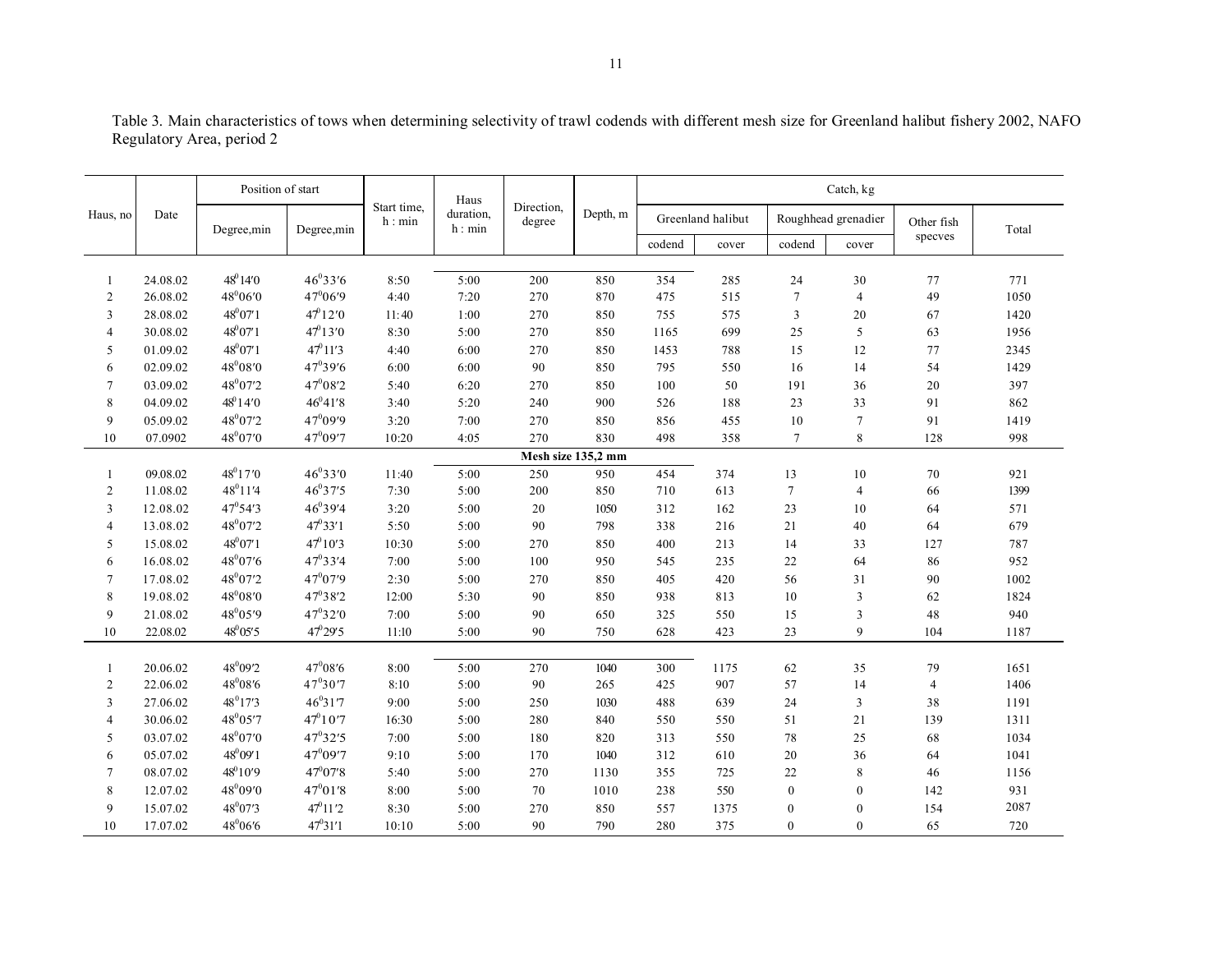| Parameters                   |             | Redfish                       | American plaice               |                |  |  |  |  |  |  |  |
|------------------------------|-------------|-------------------------------|-------------------------------|----------------|--|--|--|--|--|--|--|
|                              | Calculation | Standard error                | Calculation                   | Standard error |  |  |  |  |  |  |  |
|                              |             | Mesh size 135,8 mm - period 1 |                               |                |  |  |  |  |  |  |  |
|                              | 31,9        | 1,4                           | 31,3                          | 0,5            |  |  |  |  |  |  |  |
| $L_{25\%}$ =<br>$L_{75\%}$ = | 36,8        | 1,8                           | 36,1                          | 0,9            |  |  |  |  |  |  |  |
| $L_{50\%} =$                 | 35,0        | 0,6                           | 34,1                          | 0,5            |  |  |  |  |  |  |  |
| $S.R. =$                     | 4,9         | 0,7                           | 4,9                           | 0,6            |  |  |  |  |  |  |  |
| $Ks =$                       | 2,6         |                               | 2,3                           |                |  |  |  |  |  |  |  |
|                              |             |                               | Mesh size 145,4 mm - period 1 |                |  |  |  |  |  |  |  |
| $L_{25\%} =$                 | 30,7        | 0,4                           |                               |                |  |  |  |  |  |  |  |
| $L_{75\%} =$                 | 36,4        | 0,8                           |                               |                |  |  |  |  |  |  |  |
| $L_{50\%}$ =                 | 34,0        | 0,5                           |                               |                |  |  |  |  |  |  |  |
| $S.R. =$                     | 5,7         | 0,6                           |                               |                |  |  |  |  |  |  |  |
| $Ks =$                       | 2,3         |                               |                               |                |  |  |  |  |  |  |  |

Таble 4. Selectivity parameters of trawl codends with different mesh size for Redfish and American plaice in NAFO Div 3L calculated using generalized logistic function, 2002.

Table.5. Selectivity parameters for trawl bag with different mesh size in Greenland halibut fishery in NAFO RA as provided by various researches.

| Mesh size,<br>mm | Number of<br>hauls | Duration of tow.<br>hour | $L_{50}$ , cm | $K_{S}$ | SR, cm                   | $L_{25}$ , cm | Source of information                          |
|------------------|--------------------|--------------------------|---------------|---------|--------------------------|---------------|------------------------------------------------|
| 121 <sup>1</sup> | $\overline{7}$     | 5                        | 33,5          | 2,77    | 7,3                      | 30,2          | Lisovsky et al., 2001                          |
| 121 <sup>1</sup> | $\overline{7}$     | 5                        | 35,5          | 2,93    | 6,5                      | 33            | Lisovsky et al., 2001<br>Chumakov et al., 1981 |
| $127^2$          | $\overline{7}$     | 1,5                      | 37            | 2,91    | $\overline{\mathcal{L}}$ | $\gamma$      | Nikeshin et al., 1983                          |
| $130^1$          | $\overline{7}$     | 5                        | 38,5          | 2,96    | 7,1                      | 31,8          | Lisovsky et al., 2001                          |
| $130^1$          | 4                  | 1                        | 38,7          | 2,99    | 7,5                      | 34,5          | Gardenas et al., 1995                          |
| $130^{1}$        | $\overline{c}$     | $\overline{\mathbf{4}}$  | 37,7          | 2.91    | 11,8                     | 30,5          | Gardenas et al., 1995                          |
| 131 <sup>1</sup> | 10                 | $4 - 5$                  | 41,7          | 3,2     | 6,1                      | 38,2          | Lisovsky et al., 2002                          |
| $130^{1}$        | 10                 | $4 - 7$                  | 40,3          | 3,1     | 9,6                      | 35,9          | This paper                                     |
| $132^1$          | 9                  | 5                        | 40            | 3,03    | 10,5                     | 34            | Lisovsky et al., 2001<br>Chumakov et al., 1981 |
| $133^2$          | $\overline{7}$     | $\gamma$                 | 40,5          | 3,08    | $\gamma$                 | $\gamma$      | Nikeshin et al., 1983                          |
| $135^{3}$        | 14                 | $\overline{4}$           | 42,0          | 3,1     | 9,6                      | 37,2          | Huse and Nedreaas, 1995                        |
| $135^1$          | 10                 | 5                        | 43,8          | 2,9     | 10,0                     | 39,0          | This paper                                     |
| $136^1$          | 10                 | $4-6$                    | 45,3          | 3,3     | 7,9                      | 41,0          | This paper                                     |
| $145^3$          | 14                 | $\overline{4}$           | 47,7          | 3,29    | 7,4                      | 44            | Walsh et al., 2000                             |
| $145^3$          | 14                 | $\overline{4}$           | 47,2          | 3,3     | 7,0                      | 43,2          | Walsh and Hickey, 2000                         |
| 145 <sup>1</sup> | 10                 | 4                        | 45,2          | 3,1     | 7,1                      | 41,2          | Lisovsky et al., 2002                          |
| 145 <sup>1</sup> | 10                 | $4-6$                    | 46,2          | 3,2     | 6,3                      | 42,9          | This paper                                     |
| $150^1$          | 10                 | 5                        | 48,7          | 3,2     | 6,9                      | 45,1          | This paper                                     |
| $150^2$          | 4                  | 4                        | 46,7          | 3,1     | 8,4                      | 41,8          | Lisovsky et al., 2002                          |
|                  |                    |                          |               |         |                          |               |                                                |

Method used to determine selectivity:<br> $1 - \text{bag-shaped cover};$ 

<sup>2</sup> - ICES type cover;

 $3$  – trouser bag.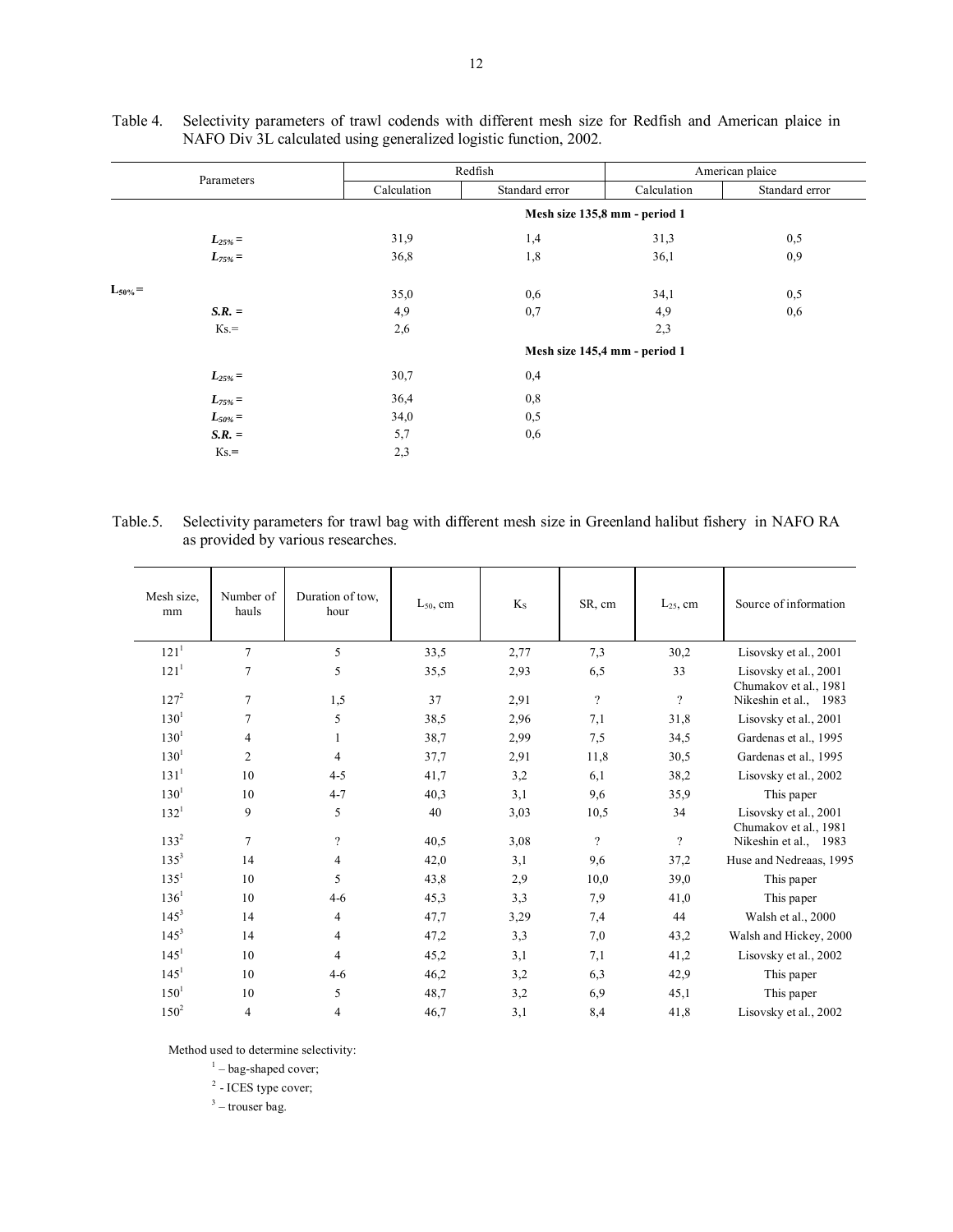| Mesh size.<br>mm | Number of<br>houls | Duration of tow.<br>hour | $L_{50}$ , cm | $K_S$ | SR, cm | $L_{25}$ , cm | Source of information |
|------------------|--------------------|--------------------------|---------------|-------|--------|---------------|-----------------------|
| $130*$           |                    | 4                        | 12,55         | 0,97  | 6,74   | 8,65          | Cardenas et al., 1995 |
| $130^{2*}$       | 10                 | $4 - 7$                  | 44,4          | 3,4   | 12,3   | 37,2          | This paper            |
| $135^{2*}$       | 10                 | 5                        | 45,4          | 3,5   | 8,5    | 40,4          | This paper            |
| $145^{2*}$       | 10                 | $4-6$                    | 37,0          | 2,5   | 9,8    | 31,6          | This paper            |
| $150^{2*}$       | 10                 | 5                        | 45,7          | 3,1   | 13,5   | 39,3          | This paper            |

Table.6. Selectivity parameters of the trawl bag with different mesh size in Roughhead grenadier fishery in NAFO RA as provided by various researchers.

\* - full length;

 $<sup>1</sup>$  - ICES type cover;</sup>

 $2 - \text{bag-shaped}$ 

| Table.7. Parameters for the codend with different mesh size for American place in NAFO RA by various |  |  |  |  |  |  |  |  |
|------------------------------------------------------------------------------------------------------|--|--|--|--|--|--|--|--|
| researchers.                                                                                         |  |  |  |  |  |  |  |  |

| Mesh size.<br>mm | Number of<br>houls | Duration of tow.<br>hour | $L_{50}$ , cm | $K_{S}$ | SR, cm | $L_{25}$ , cm | Source of information     |
|------------------|--------------------|--------------------------|---------------|---------|--------|---------------|---------------------------|
| 127 <sup>1</sup> |                    | $1 - 3$                  | 28,0          | 2,2     |        | ۰             | Konstantinov et al., 1982 |
| 129 <sup>1</sup> |                    |                          | 31,1          | 2,4     | 7,3    | 27,5          | Walsh et al., 1992        |
| $130^{1}$        | 13                 | 4                        | 29,75         | 2,3     | 8,0    | 24,8          | Cardenas et al., 1995     |
| $130^{2*}$       | 26                 |                          | 30,5          | 2,3     | 4,2    | 28,4          | Walsh et al., 1992        |
| $136^3$          | 10                 | 4-6                      | 34,1          | 2,3     | 4,9    | 31,3          | This paper                |
| $140^{2}$        | 11                 |                          | 38,4          | 2,7     | 9,6    | 33,6          | Walsh et al., 1992        |
| $140^{2*}$       | 20                 |                          | 30,5          | 2,2     | 4,0    | 28,5          | Walsh et al., 1992        |
| $155^2$          | 13                 |                          | 38,2          | 2,5     | 8,4    | 34,0          | Walsh et al., 1992        |
| $155^{2*}$       | 16                 |                          | 32,1          | 2,1     | 3,2    | 30,7          | Walsh et al., 1992        |

\* - square mesh

 $<sup>1</sup>$  - ICES type cover;</sup>

 $2 -$  trouser method

 $3 -$  bag-shaped cover;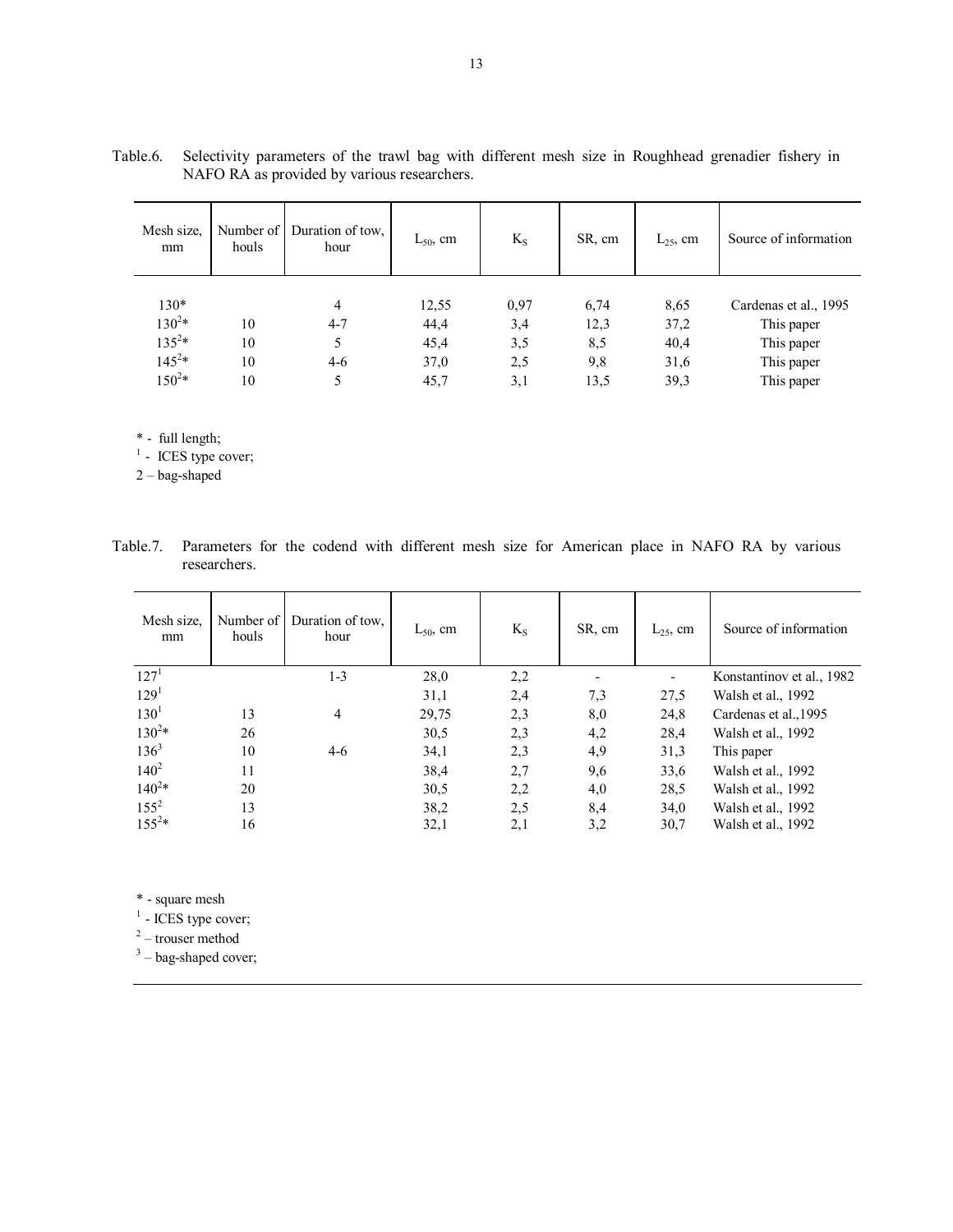

Fig.1 Size distribution of fish (a) and selectivity of trawl bag with the mesh size of 135.8 mm (b) estimated by generalized logistic function in relation to Greenland halibut by sex and for males and females together, NAFO Divs. 3L. Stage 1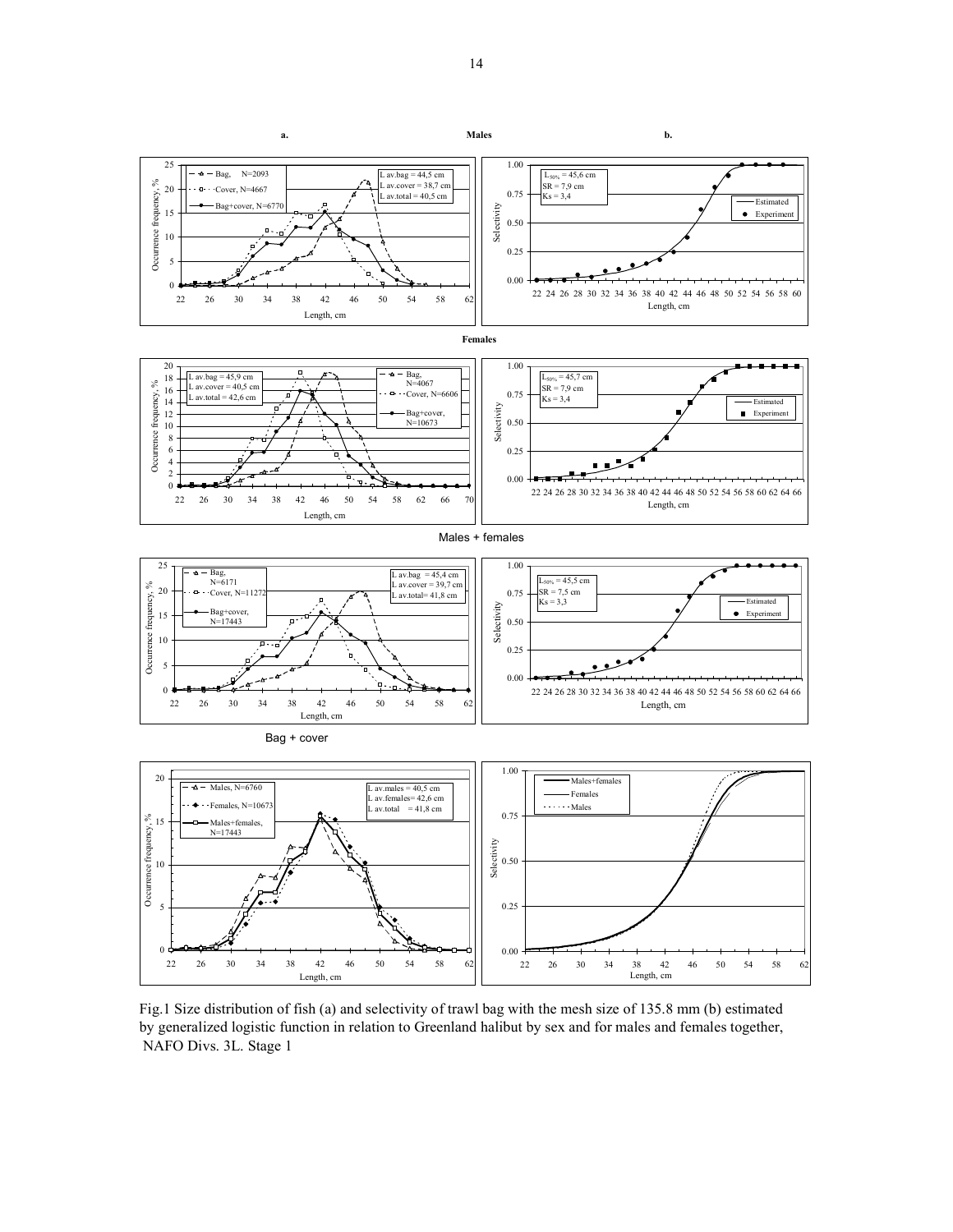

Fig. 2 Size distribution of fish (a) and selectivity of trawl bag with the mesh size of 145.4 mm (b) estimated by generalized logistic function in relation to Greenland halibut by sex and for males and females together, NAFO Divs. 3L. Stage 1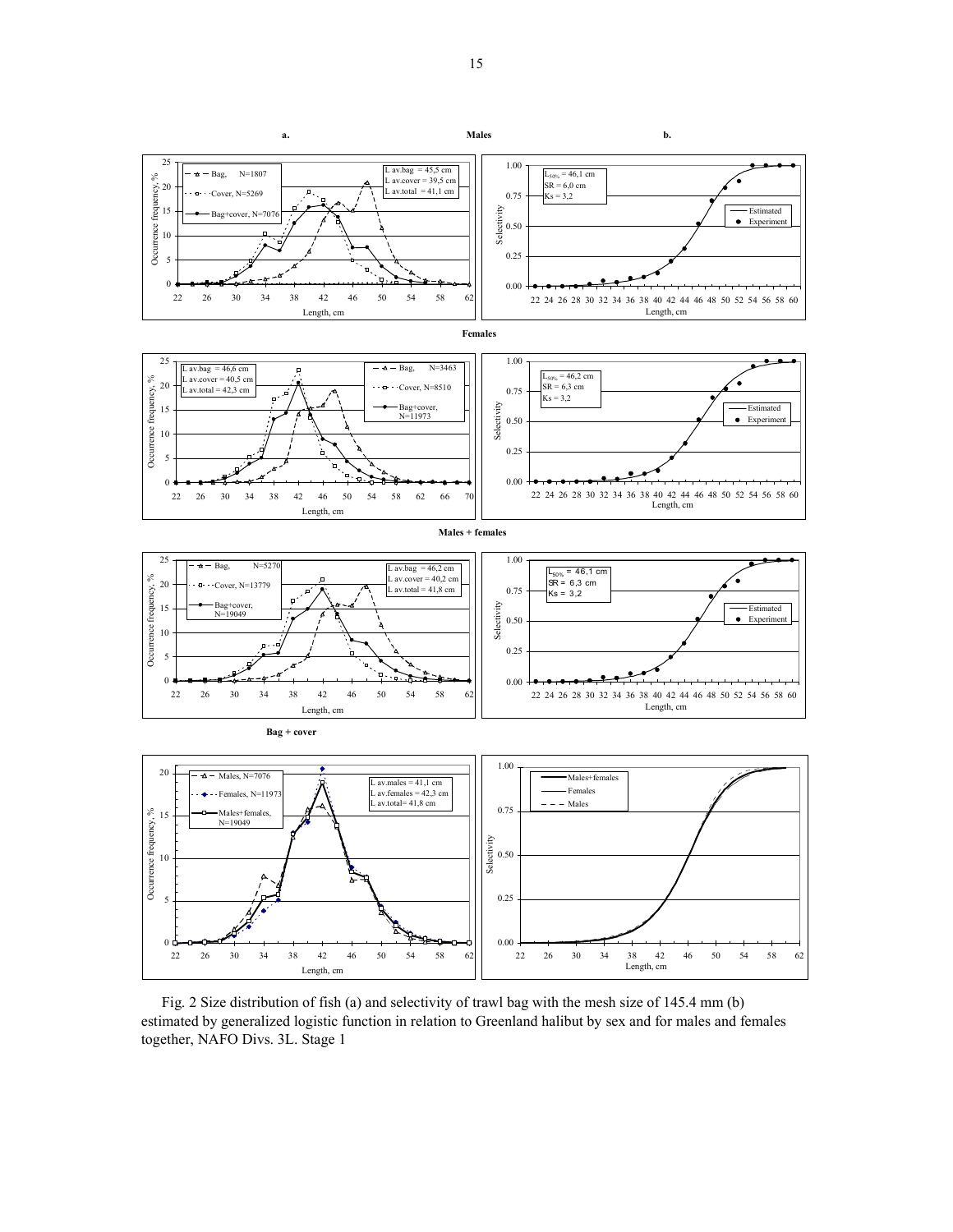

Fig. 3 Size distribution of fish (a) and selectivity of trawl bag with the mesh size of 130.3 mm (b) estimated by generalized logistic function in relation to Greenland halibut by sex and for males and females together, NAFO Divs. 3L. Stage 2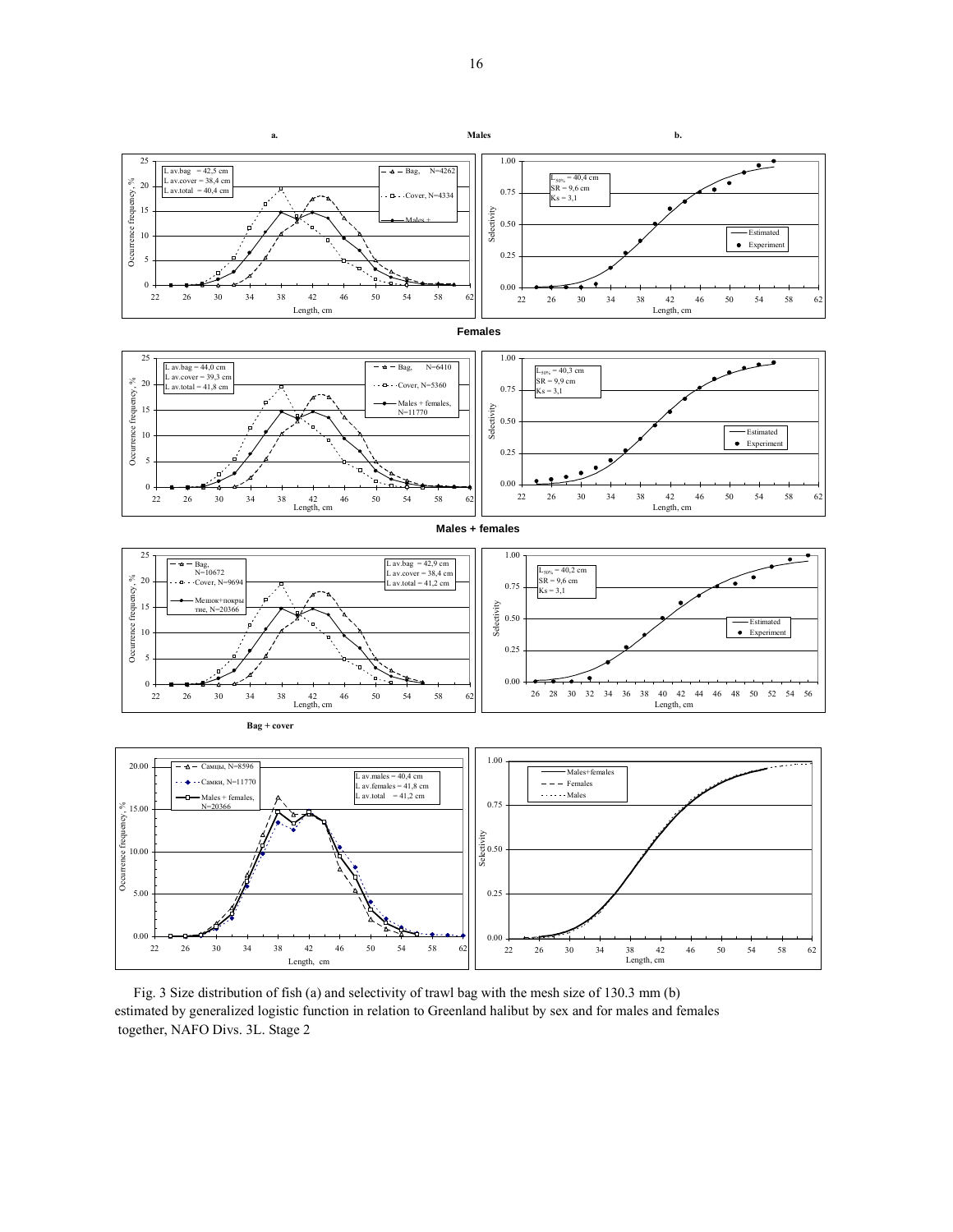

Fig. 4 Size distribution of fish (a) and selectivity of trawl bag with the mesh size of 135.2 mm (b) estimated by generalized logistic function in relation to Greenland halibut by sex and for males and females together, NAFO Divs. 3L. Stage 2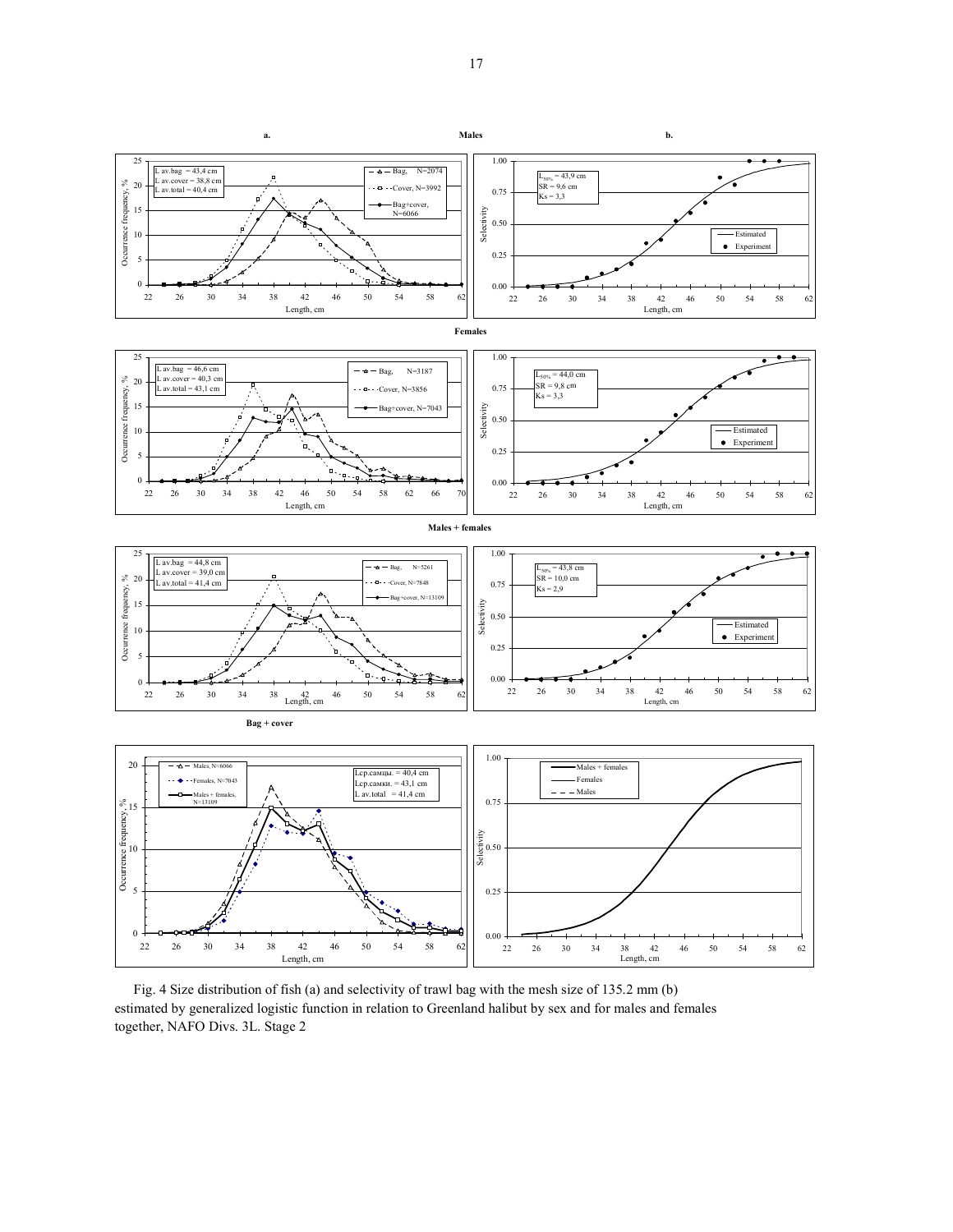

Fig. 5 Size distribution of fish (a) and selectivity of trawl bag with the mesh size of 149.8 mm (b) estimated by generalized logistic function in relation to Greenland halibut by sex and for males and females together, NAFO Divs. 3L. Stage 2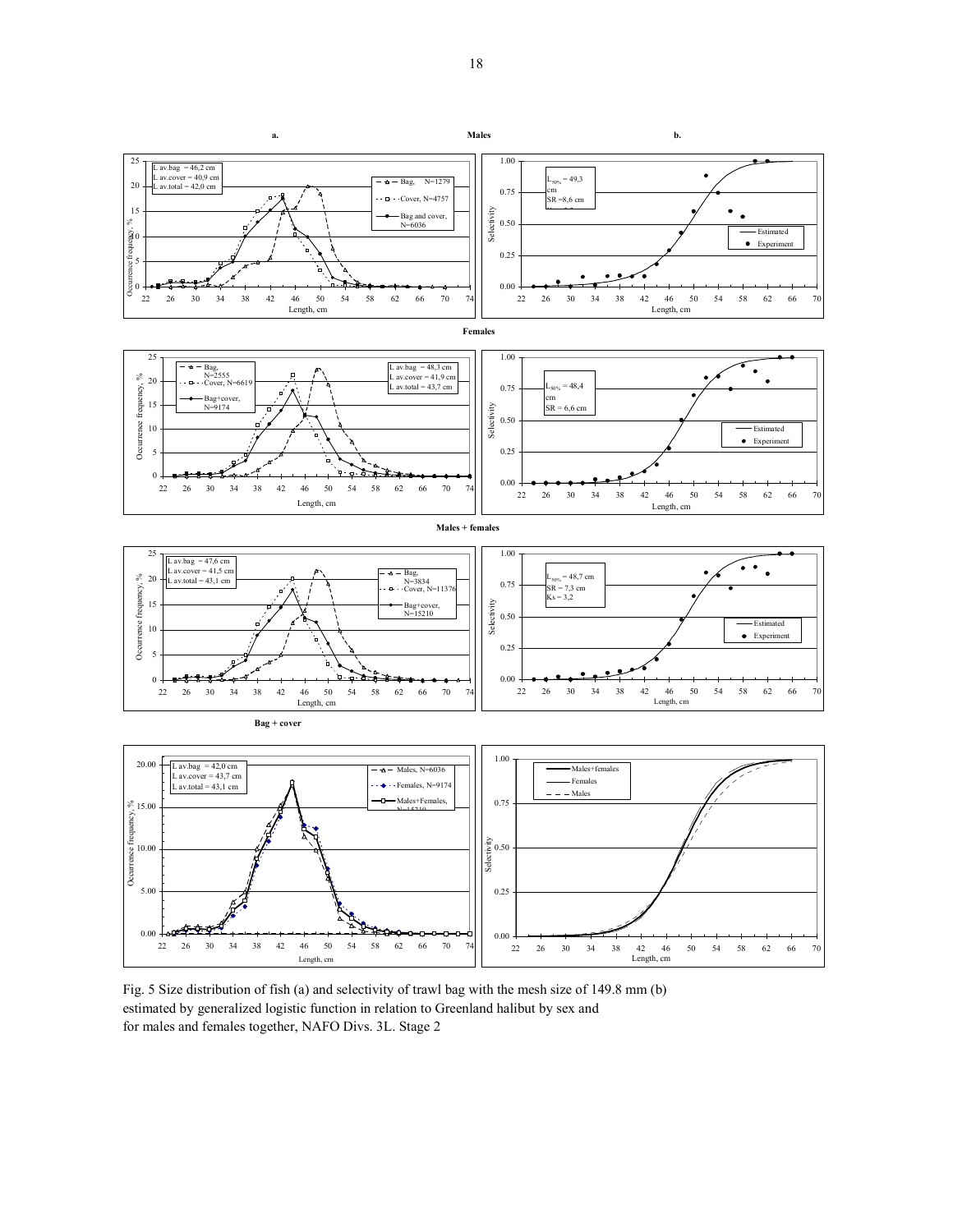

Fig.6. Size distribution of fish (a) and selectivity of trawl bag with the mesh size of 130.3 mm (b) estimated by generalized logistic function in relation to Roundheded greenadier by sex and for males and females together, NAFO Divs. 3L. Stage 2 `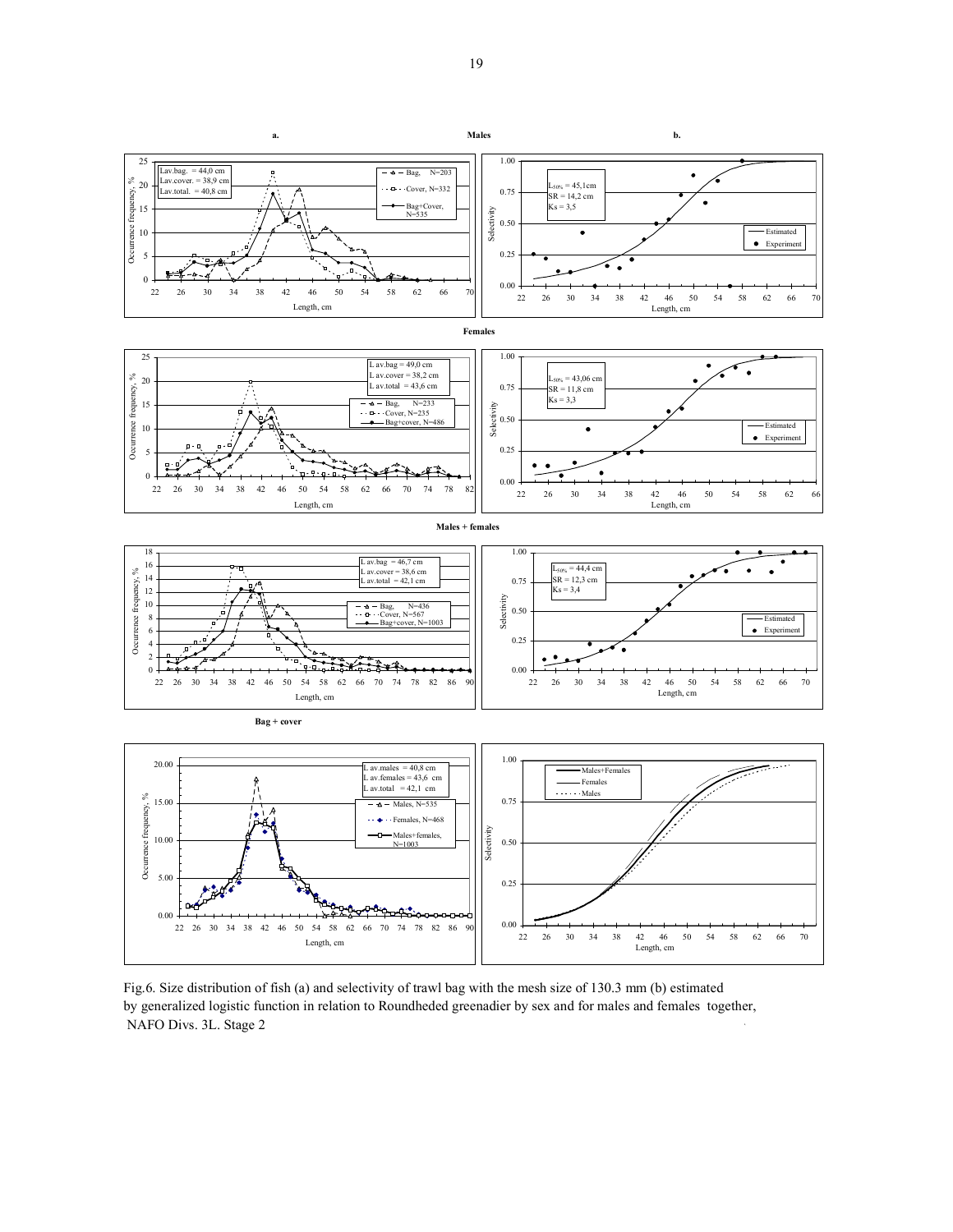



Females, N=915 Males+females, N=1651

0.25

0.50

Selectivity

NAFO Divs. 3L. Stage 2

5

10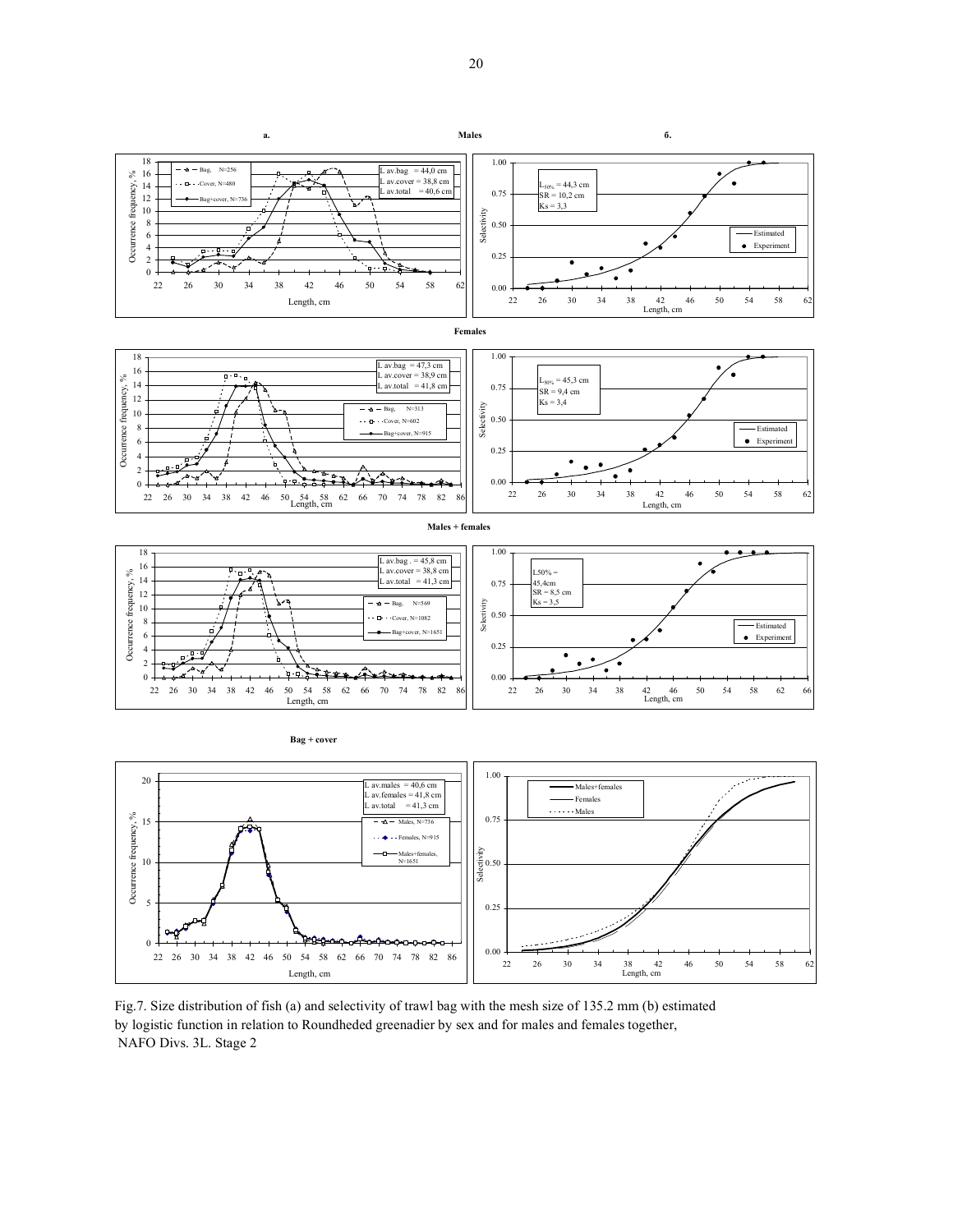

Fig.8. Size distribution of fish (a) and selectivity of trawl bag with the mesh size of 149.8 mm (b) estimated by generalized logistic function in relation to Roundheded greenadier by sex and for males and females together, NAFO Divs. 3L. Stage 2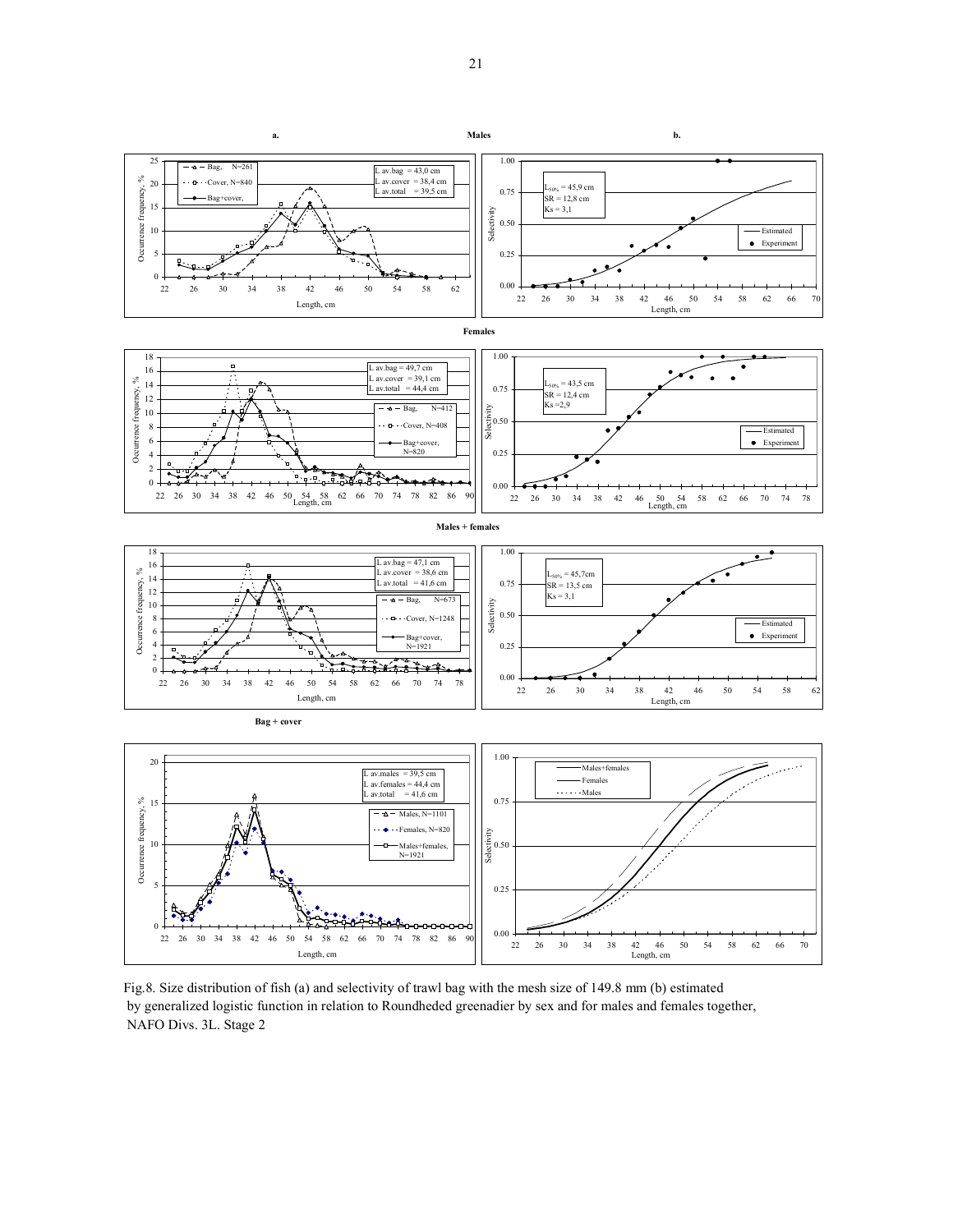

Fig.9. Size distribution of fish (a) and selectivity of trawl bag with the mesh size of 135.8 mm (b) estimated by logistic function in relation to Redfish by sex and for males and females together, NAFO Divs. 3L. Stage 1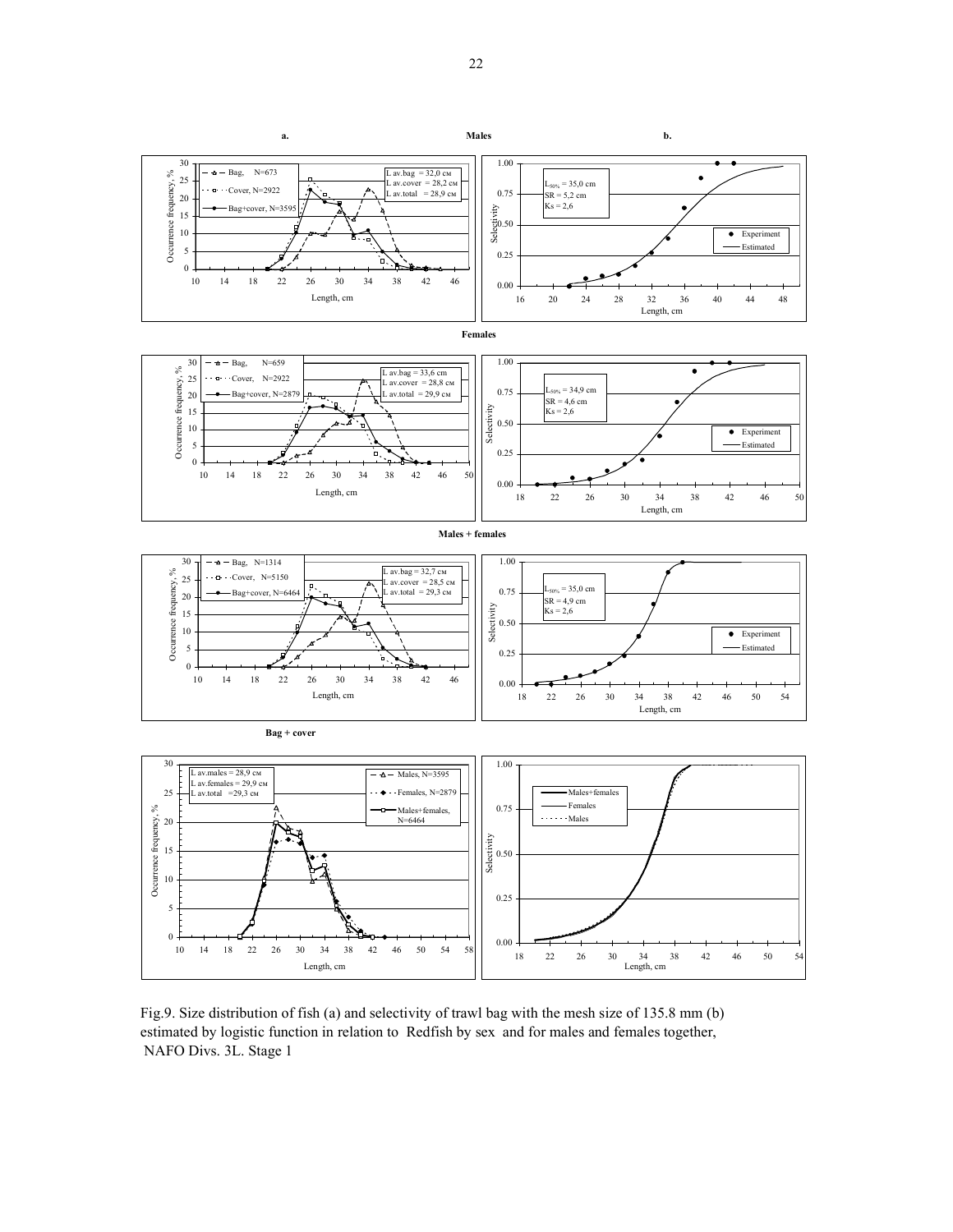

Fig.10. Size distribution of fish (a) and selectivity of trawl bag with the mesh size of 145.4 mm (b) estimated by logistic function in relation to Redfish by sex and for males and females together, NAFO Divs. 3L. Stage 1